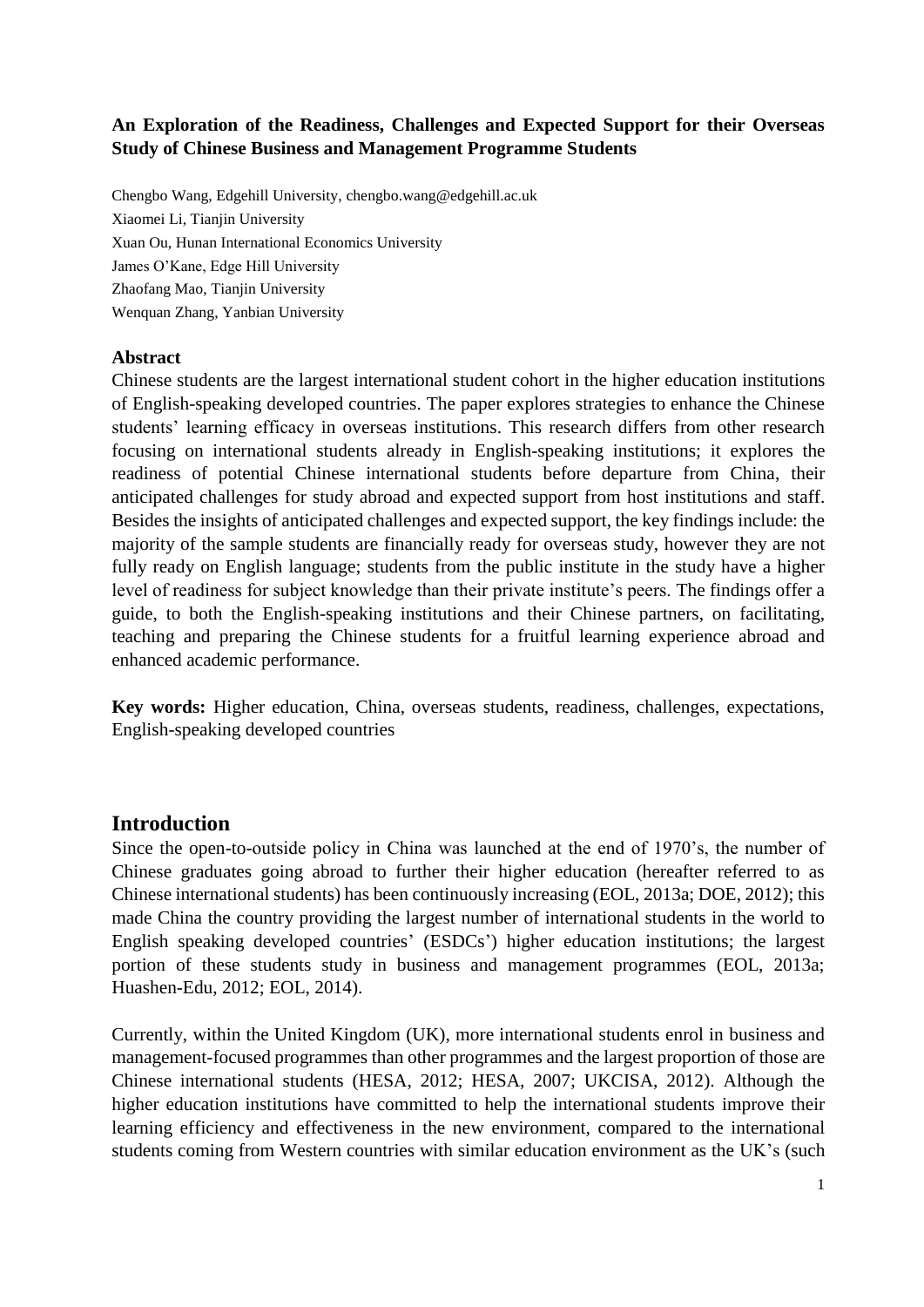as the USA, France), Chinese international students have met many difficulties; similar to the experiences of other Asian students. The authors conducted a small-scale interview of eight Chinese business and management students at postgraduate and undergraduate levels and found that the identified difficulties by researchers (Bamford, 2008; Sawir, 2005; Hellstén and Prescott, 2004; Wong, 2004) for Asian students have also been encountered by the Chinese students, including: communication, group work, critical thinking and analysis, learning styles' adjustment, cultural and social environment adaptation.

According to HUST (2010) and BFSU (2011), the graduates from business and management programmes are much demanded by employers, thus these programmes are among the education provisions appealing to potential students.

With the Chinese students as the largest overseas cohort in UK higher education institutions, developing a targeted teaching and learning strategy is sensible for ensuring an effective and efficient learning process and maintaining a good level of student progression and retention, which in turn would enhance the attractiveness of UK higher education institutions and other ESDC higher education institutions that offer a similar situation for potential Chinese students.

The aforementioned circumstances motivated the authors to carry out the research. This research, differs from other current research on international students as it explores the readiness of the potential Chinese international students (currently studying in Chinese higher education institutions) for study abroad and their anticipated challenges as well as expected support during their overseas study process. The research findings inform the curriculum and teaching strategy development of English-speaking higher education institutions; and consequentially provide the international students a fruitful learning process and enjoyable learning experience, which will contribute positively to the healthy survival and development of the host higher education institutions. The importance of such research has been further emphasised and evidenced by the Higher Education Academy funding call and the Teaching International Students initiative (HEA, 2013; HEA, 2010).

The paper is structured as following: the next section is literature review exploring the background to the research, followed by the methodology undertaken in the research, after which the empirical findings and analysis are presented, along with conclusions, implications, limitation and suggested future research.

## **Literature review**

International cooperation and expansion of businesses are a current trend worldwide, which covers many aspects of a nation's society and economy, and the higher education sector is not an exception (Hou, *et al*., 2014; Luke, 2011; Marginson, 2006). Currently, not only are higher education institutions from developed countries internationalising their education provisions but institutions from some developing countries are also committed to such initiatives (TFSU, 2014; Peking University, 2014), with recruiting and educating international students as the key component.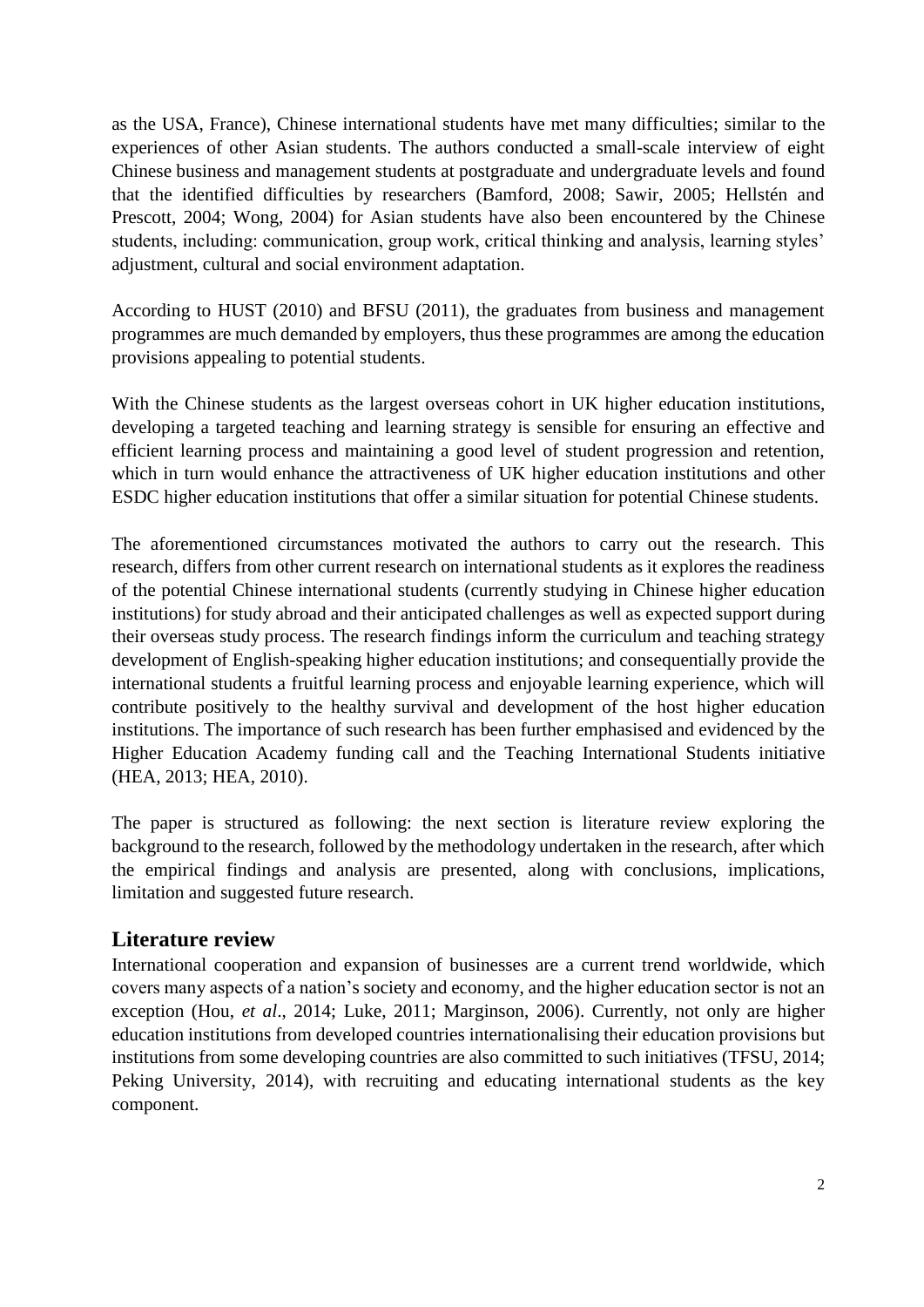#### **Drivers for internationalisation of higher education**

There are four main drivers for internationalisation of higher education provision (Yemini, 2012; Bodycott and Lai, 2012; Qiang, 2003; Scott, 1998). First, in a global social and economic environment there is pressure on the professionals running businesses and organisations to develop the knowledge and skills that can be used to cope with the complexity of overseas situations with differences in cultural, economic, social and political dimensions. Second, the scale and scope of research requires extensive cooperation from researchers in different parts of the world. Third, the rapid development and application of information and communication technology and the ever-increasing acceptance and mastery from different countries' students of English as an international communication language. Fourth, and possibly the major driver, the improvement in the higher education institutions' financial situation (and the national economy) through the large number of overseas students paying tuition fees. Thus, from the higher education's supply side, there is a strong motivation for internationalisation of education provision.

Meanwhile, from the demand side of higher education, namely the potential international students and their parents, pursuing overseas higher education is also deemed as a beneficial investment for both the individual students and their families (Bodycott and Lai, 2012). This is because, besides international mindsets and language enhancement, the students can also secure a stronger profile in improving their employability (EOL, 2013a; DOE, 2012). The above phenomena have also been evidenced by the large number of UK higher education institutions (Complete University Guide, 2012) providing on-campus and off-shore international education programmes and the ever-growing international student cohorts at both undergraduate and postgraduate levels (HESA, 2012), as well as the overseas study intention expressed by potential international students (Huashen-Edu, 2012; EOL, 2014).

#### **Barriers for internationalisation of higher education**

Internationalisation is currently a salient trend in the education sector worldwide. Nevertheless, there are still barriers impeding its process. Among them, also as the focus of this research, are the difficulties faced by the international students in their studying at UK and other ESDCs' institutions, especially those Asian or Chinese students who had never been exposed to the teaching and learning styles in ESDC higher education systems (Bamford, 2008; Sawir, 2005; Hellstén and Prescott, 2004; Wong, 2004) before going abroad. The difficulties include: the competence and confidence of communicating with the tutors and peer native students, the ability of understanding thoroughly the lecture contents, the skills and competence in group work, critical thinking and analysis, the ability of quick adjustment to the host institutions' learning styles, the ability of adapting to different cultural and social environment (Montgomery, 2010; Hellstén and Prescott, 2004; Bamford, 2008; Sawir, 2005; Wong, 2004; EOL, 2013a,b; EOL, 2014; Huashen-Edu, 2012).

However, the incumbent understandings with regard to the difficulties facing international students especially Chinese international students were mainly obtained from the students who have already been studying in the UK and other ESDC higher education institutions. Further, the approaches developed in facilitating and enhancing Chinese international students' learning efficacy based on these understandings do not focus on the very beginning stage, namely before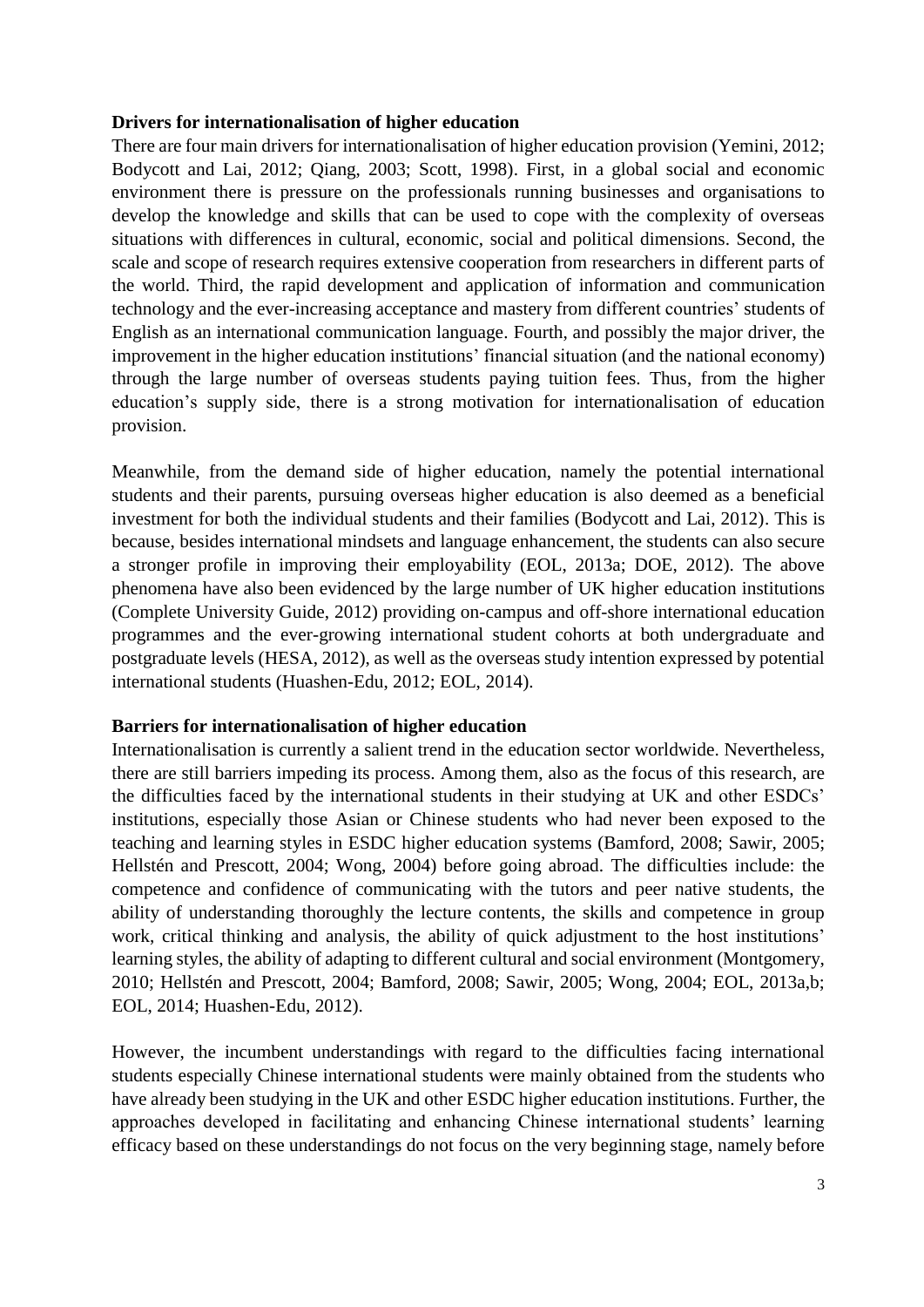the Chinese international students depart to the host institutions while they are still studying in China. There is a lack of research on the readiness and anticipated challenges as well as expected support from this type of students.

### **Key elements to the international students' abroad study**

In this research, corresponding to the aforementioned difficulties for Chinese international students, based on the previous research and a focus group experts' contention, the authors have identified the elements and used them as questionnaire content enquiring about the readiness, challenges and expected support for international students' study abroad; and the developed questionnaire questions have been further examined, enriched and validated by a Delphi test and another academic focus group (Table 1).

**Table 1. Summary of the finally confirmed questionnaire content elements and their sources**

| <b>Content elements</b>                          | Aspects of questions within                       |                            | <b>Sources (direct and/or inspiration from)</b> |  |  |
|--------------------------------------------------|---------------------------------------------------|----------------------------|-------------------------------------------------|--|--|
|                                                  | the research questionnaire                        |                            |                                                 |  |  |
|                                                  |                                                   |                            |                                                 |  |  |
| Willingness for abroad study *                   |                                                   |                            | Bodycott and Lai, 2012; EOL, 2013a,b; EOL,      |  |  |
|                                                  |                                                   |                            | 2014; Focus group experts                       |  |  |
| The financial source for abroad                  |                                                   |                            | Qide-Education (2013); Focus group experts;     |  |  |
| study *                                          |                                                   |                            | Bodycott and Lai, 2012                          |  |  |
| Favouring level on English among                 |                                                   |                            | EOL, 2013a,b; Huashe-Edu, 2012; Delphi          |  |  |
| all the subjects *                               |                                                   |                            | panel/ focus group experts; Qide-Education      |  |  |
|                                                  |                                                   |                            | (2013); EOL, 2014                               |  |  |
| Academic performance on English                  |                                                   |                            | Delphi panel/ focus group experts;              |  |  |
| learning *                                       |                                                   |                            | Qide-Education (2013); EOL, 2014;               |  |  |
|                                                  |                                                   |                            | Huashe-Edu, 2012                                |  |  |
| The most difficult aspect in English<br>learning | Equipment and possession of the competence/skills |                            | Focus group experts                             |  |  |
| The best way for learning English                |                                                   |                            | Focus group experts                             |  |  |
| The level of mastering subject                   |                                                   |                            | Focus group experts                             |  |  |
| <b>English words</b>                             |                                                   |                            |                                                 |  |  |
| The level of subject knowledge                   |                                                   | Readiness for abroad study | Focus group experts                             |  |  |
| mastery                                          |                                                   |                            |                                                 |  |  |
| English language tests having been               |                                                   |                            | Focus group experts                             |  |  |
| passed                                           |                                                   |                            |                                                 |  |  |
| Reasons for joining the chosen                   |                                                   |                            | Focus group experts                             |  |  |
| study programme                                  |                                                   |                            |                                                 |  |  |
| The biggest barriers for overseas                |                                                   |                            | Sawir, 2005; Bamford, 2008; Hellstén and        |  |  |
| study                                            |                                                   |                            | Prescott, 2004; Wong, 2004; EOL, 2013a,b;       |  |  |
|                                                  |                                                   |                            | EOL, 2014; Huashe-Edu, 2012                     |  |  |
| The deemed advantage of the                      | <b>Challenges and expected</b>                    |                            | Focus group experts                             |  |  |
| teaching strategy of overseas                    | support                                           |                            |                                                 |  |  |
| institutes                                       |                                                   |                            |                                                 |  |  |
| The reasons for not willing to                   |                                                   |                            | Hellstén and Prescott, 2004; Bamford, 2008;     |  |  |
| express your viewpoints in the class             |                                                   |                            | Sawir, 2005; Wong, 2004; EOL, 2013a,b;          |  |  |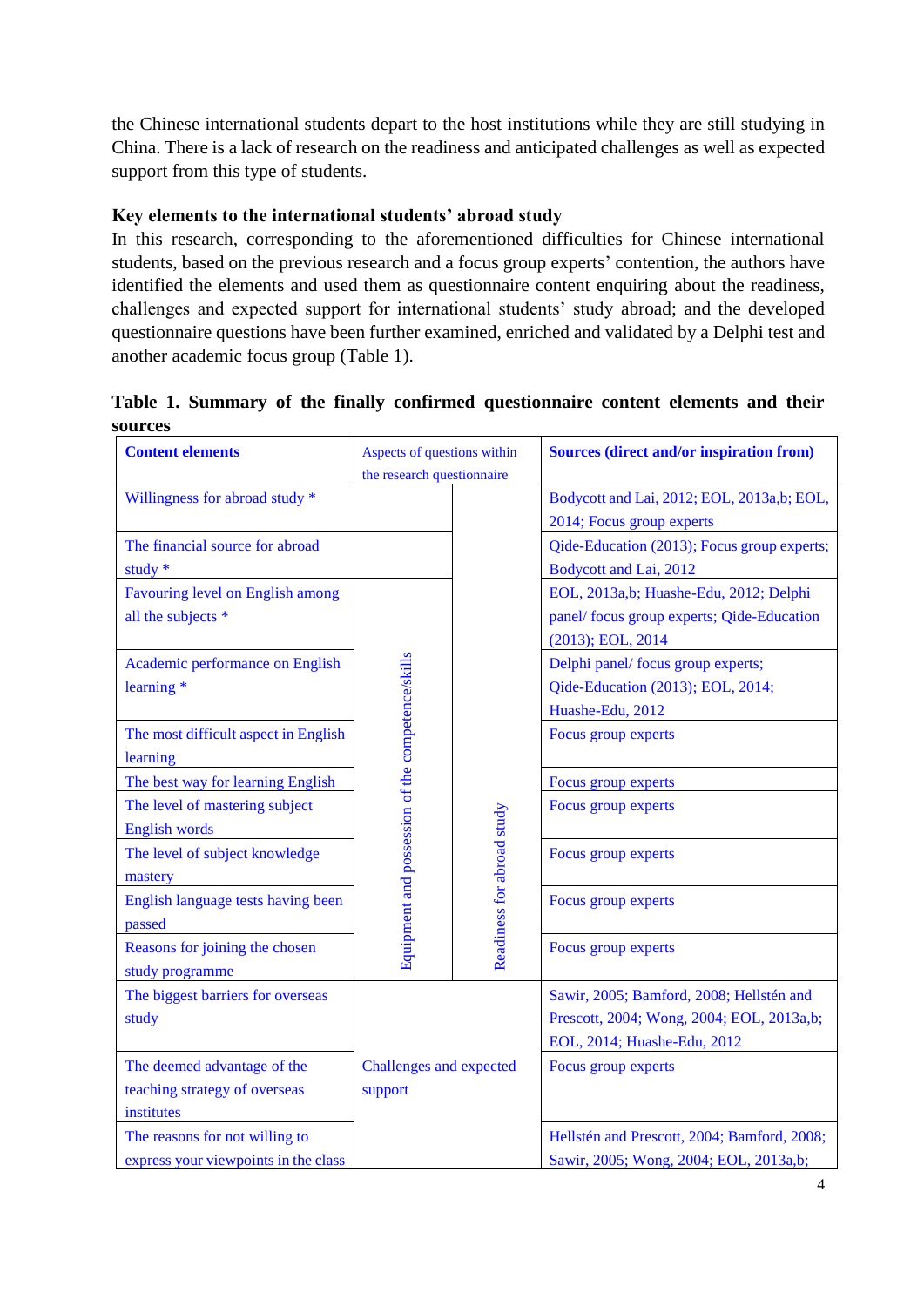| in overseas study                      | EOL, 2014; Huashe-Edu, 2012                 |
|----------------------------------------|---------------------------------------------|
| The anticipated biggest difficulties   | Focus group experts; Hellstén and Prescott, |
| at the beginning stage of overseas     | 2004; Bamford, 2008; Sawir, 2005; Wong,     |
| study                                  | 2004; HEA, 2010                             |
| The most expected support/             | Focus group experts; HEA, 2010              |
| assistance from the staff in the       |                                             |
| overseas institutes and the institutes |                                             |
| themselves                             |                                             |

\* Ordered categorical type data for in-depth statistic analysis

The questionnaire has been distributed to the potential international students in a top public and a top private Chinese institute, while they are still studying in China. Respondents from both public and private institutions were selected because research suggests differences in students' academic performance and characteristics in the two types of institution (Yu, 2011; Chen, 2011; Ye, 2008; Jin and Yin, 2009; Mao, 2008)

# **Methods employed by the research**

### **The general research strategy**

The primary data for this research are collected from two Chinese higher education institutions (one public and one private) using a survey as the research instrument. This research followed three stages to complete its process.

Stage 1, a literature review to obtain in-depth understanding of the issues focused by the research and, based on the identified elements from the review findings and further reflection, the authors and a focus group of five academic educators developed the questionnaire used by the research.

The questionnaire content for this paper focuses on the readiness of the potential Chinese international students, specifically: on the aspects of willingness to go abroad; the sources of finance; the skills or competence for fulfilling the overseas study tasks. It also explores the challenges faced, specifically: students' perception of the difficulties and barriers in their future overseas study; and the expected support refers to the facilitation and assistance they deem necessary for their successful learning in the foreign education context.

Stage 2 of the research includes three steps: the first is the validation of the appropriateness and coverage of the questionnaire for this research, using the Delphi technique and focus group triangulation. A Delphi test is usually used for evaluating viewpoints and generating consensus through two or more rounds of information iteration, and it is particularly suitable for the situation where it is difficult to convene the research participants physically together (Somerville, 2008; Yousuf, 2007; Stitt-Gohdes and Crews, 2004; Ziglio, 1996), as was the case in this research. Focus groups of experts are used to obtain consensual viewpoints or insights on certain issues (Evason and Whittington, 1997).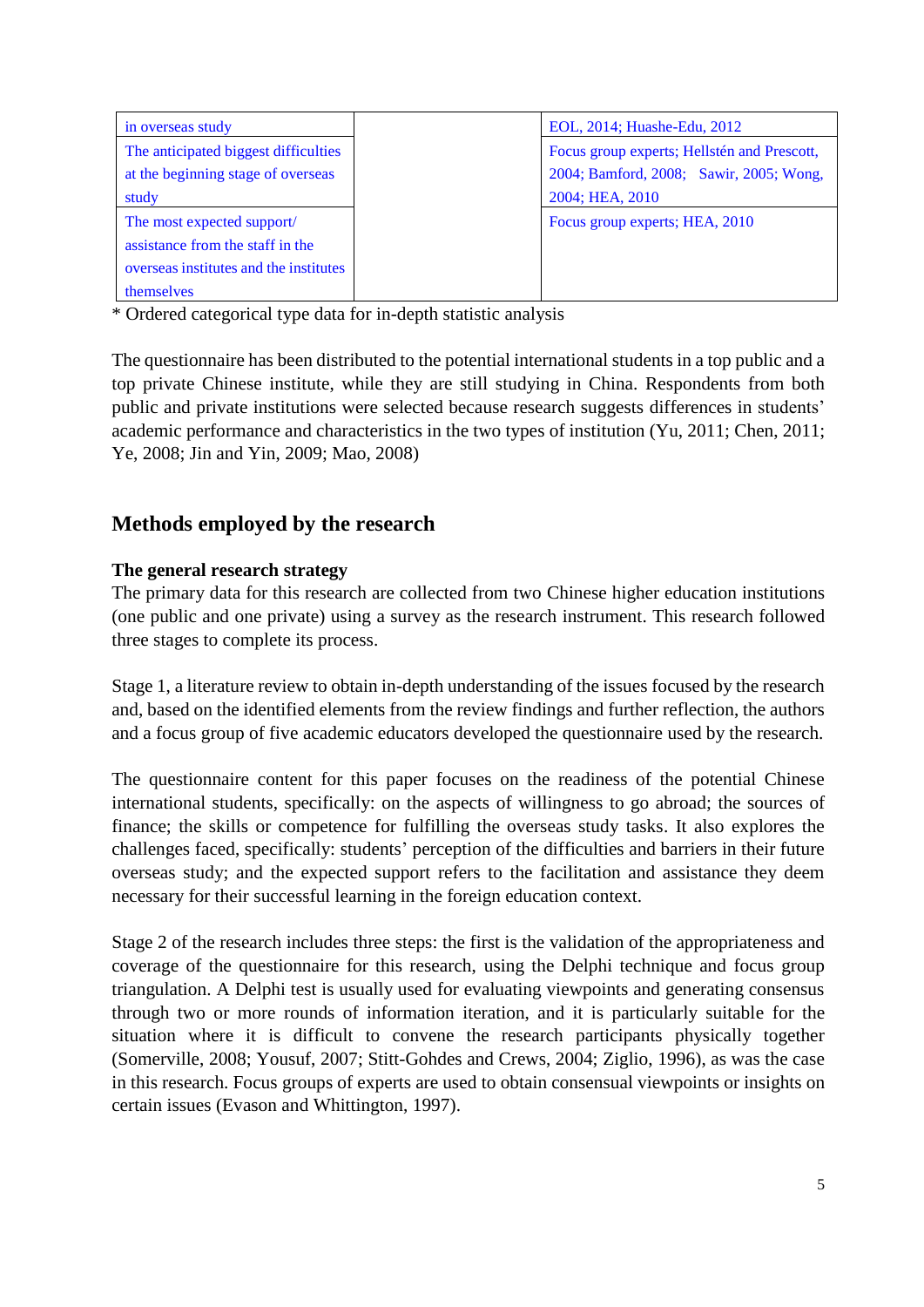The second step was a pilot test, by real world respondents, of the developed questionnaire and refinement before data collection; the final version of questionnaire is in the Appendix. To increase the accuracy of data collection, the questions were listed in both English and Chinese, which have been validated through a translation and back translation process.

The third step, survey data collection was carried out in two rounds (the second round is for test-retest to examine the reliability) in the two institutions, as well as an examination of validity and reliability.

Stage 3 contains two steps: the first is data analysis by applying ANOVA and T-test/Z-test on the collected data; the authors also designed a protocol (Figures 1 and 2) for in-depth statistics analysis of ordered categorical type data. The second step involves the summary of findings and consequential conclusions, implications, limitation and future research proposals.

### **Validation of the appropriateness and coverage of the questionnaire and reliability of the survey investigation**

### *Validity*

To ensure a thorough understanding by the respondents, the questions were provided in both English and Chinese. The questions were originally developed in English, then following the steps of validating translated questionnaires (Sangster, *et al*., 1994), they were translated into Chinese by a bilingual researcher, and then translated back to English by another bilingual researcher. Afterwards, a group of four bilingual academics worked together to examine the two versions to ensure the consistency and accuracy in the questions' meaning.

The majority of the data for this survey are unordered categorical (nominal) type (Mplus, 2014) and it is very important to validate the appropriateness and coverage of the questionnaire content for fulfilling the purpose of the research. After the wording of the questionnaire has been assessed for its accuracy and consistency between the English and Chinese versions, they were sent to twelve potential Chinese international students who functioned as a Delphi test panel for further examination.

The Delphi technique used here is simplified slightly by using a five-point rating scale to assess the questions, and the standard for acceptable 'consensual agreement' (5 very appropriate/very sufficient coverage; 4 appropriate/sufficient coverage; 3 unsure; 2 inappropriate/insufficient coverage; 1 very inappropriate/very insufficient coverage). The 12 Chinese students (six from private and six from public institutes) were required to rate the proposed questions on their appropriateness and coverage to the research focus/purpose, and propose their own points if they see any critical information missing.

Because there were not many disagreements among the panel and only two further viewpoints from the Delphi group experts were added to the original questionnaire, after two iterations, the Delphi group reached its final consensual assessment, and each individual panel member's ratings on the questions were above 4.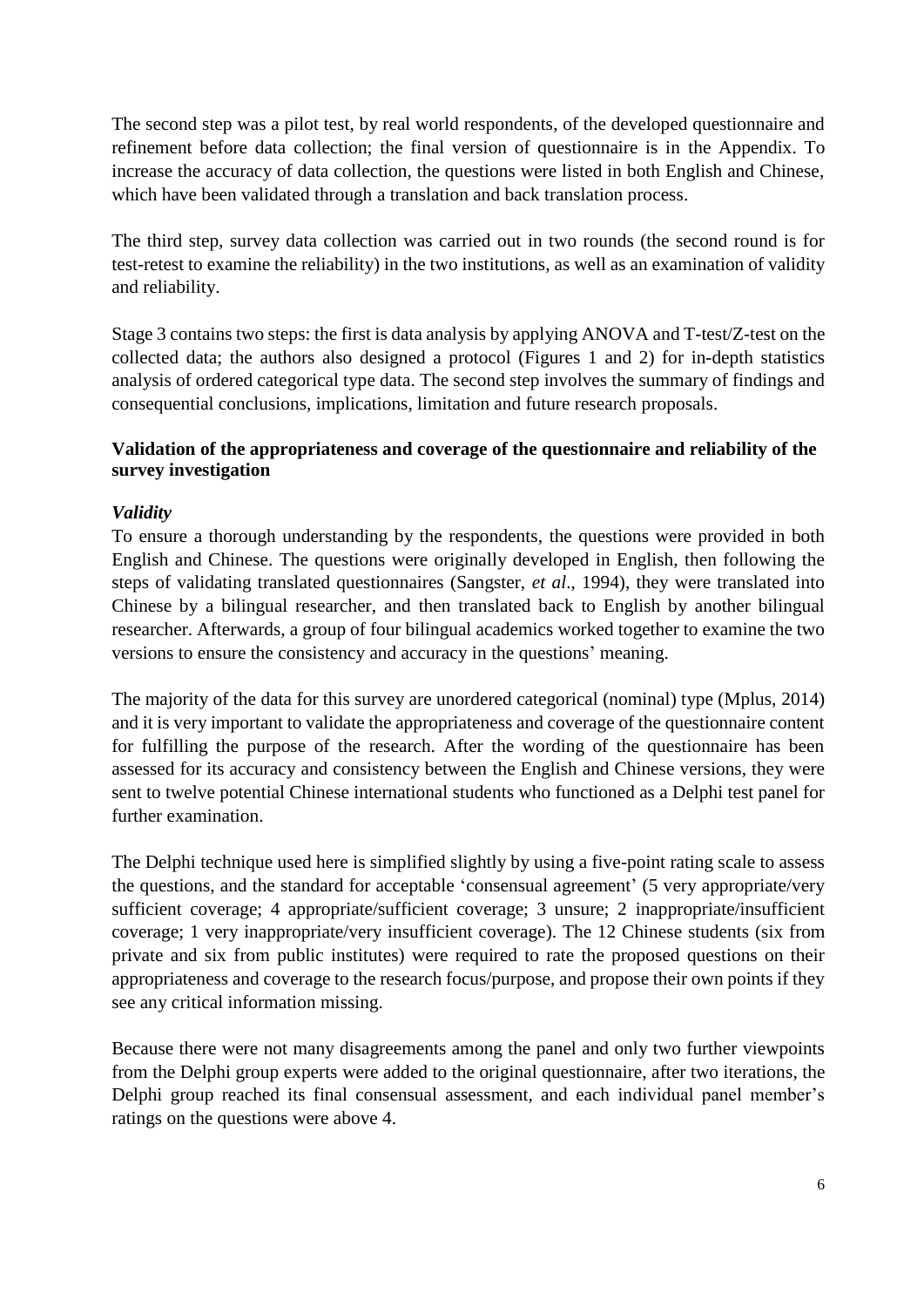After the Delphi group confirmation, the previous translation and back translation process has been repeated to ensure the confirmed version's language consistency.

To further triangulate the question contents' suitability for the research purpose, another focus-group session of experienced academics has been conducted to screen the questions, the six focus group participants are higher education business or management programme educators who have been working in the field for more than five years and have been teaching both domestic and international students including Chinese ones. The focus group has assessed each of the questions with regard to their appropriateness to the research and their coverage of the research field; following the same five-point scale, the focus group experts' ratings with average scores of 4.17 to 4.67 (appropriateness) and 4.5 to 4.83 (coverage) have confirmed the developed questionnaire's applicability and effectiveness in seeking the research findings.

The survey sample group consisted of 403 students from the business and management programmes in one top private institute (CUUA, 2014b) and 207 students from one top public institute (CUUA, 2014a). The students from these two institutions are among those possessing high-level capability and academic knowledge in their respective sectors in China. In the questionnaire, respondents were given space to add new points they deemed necessary, however none of them from either of the institutes' sample groups has proposed additional points in the feedback; this situation further evidenced the coverage and appropriateness of the research questions.

The participants of the research are all mature adults who participated voluntarily; they were fully informed of the research purpose, assured of confidentiality and were free to withdraw from participation at any time. All the participants had gone through all their participating stages of the research.

### *Reliability*

To assess reliability, the test-retest technique (Farahat *et al*., 2003; Sapountzi-Krepia *et al*., 2009; Marx *et al*., 2003) has been applied. The two rounds of data collection using the same questionnaire in the two institutes were carried out between three days to one week (Hendrickson *et al*., 1993; Marx *et al*., 2003). Based on the collected data, the calculated p values are listed in Table 2, they demonstrate that the findings from the research can be relied on for drawing conclusions.

| Question No.<br>Institute type        | R1   | R <sub>2</sub> | $R3-1$           | $R3-2$  | R <sub>4</sub> | R <sub>5</sub> | R6               | R7   |
|---------------------------------------|------|----------------|------------------|---------|----------------|----------------|------------------|------|
| Public                                | 0.21 | 0.56           | 0.87             | 0.65    | 0.78           | 0.96           | 0.91             | 0.96 |
| Private                               | 0.53 | 0.72           | 0.87             | 0.76    | 0.92           | 0.96           | 0.80             | 0.96 |
| <b>Ouestion No.</b><br>Institute type | R8   | R9             | C&S <sub>1</sub> | $C&S$ 2 | $C&S$ 3        | $C&S$ 4        | C&S <sub>5</sub> |      |
| Public                                | 0.94 | 0.86           | 0.75             | 0.77    | 0.82           | 0.17           | 0.44             |      |
| Private                               | 0.42 | 0.69           | 0.88             | 0.68    | 0.91           | 0.95           | 0.79             |      |

**Table 2. Reliability test scores (two tail Z-test score at 95% confidence level)**

Note:  $R =$  readiness of subject knowledge and English language level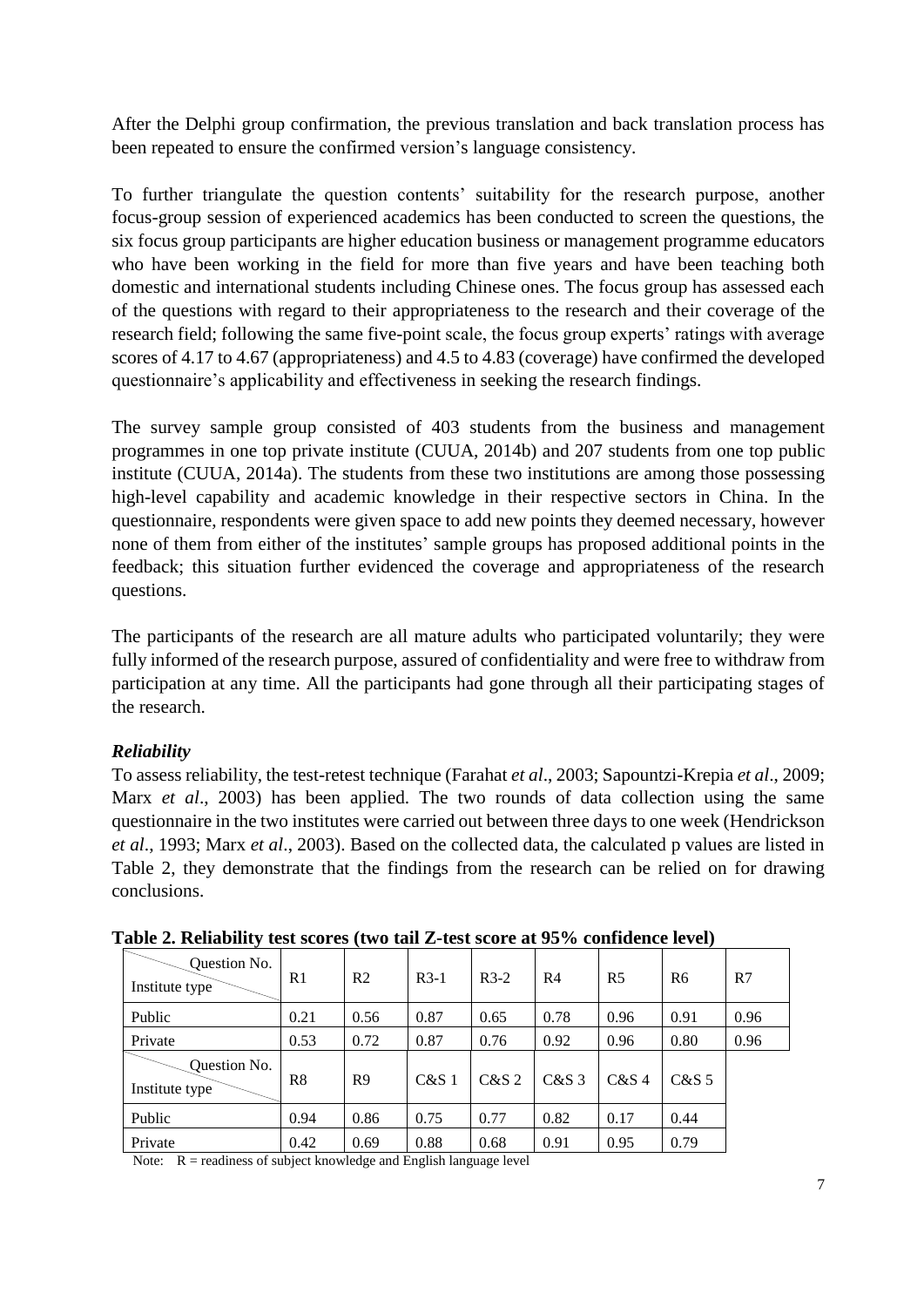$C&S$  = anticipated barriers for abroad study and expected support and facilitation

## **Research conduct and findings**

Based on the feedback from pilot testing (four students from the private and five from the public institute), a minor refinement on the questionnaire layout has been conducted (no unclear questions as confirmed by the pilot test), then the research data collection was carried out in the two institutes.

To ensure the effectiveness of data collection, at both institutes the authors made contacts with the potential respondents in the business and management programmes beforehand, to explain the purpose of the research and encourage their participation. This was a time-consuming but, research wise, a very effective process, which increased the number of actual respondents. Then the survey questionnaires were distributed to the students in these programmes in the two institutes. In the private institute the effective feedback rate is 33.6% (159 completed questionnaires), and in the public institute 32.9% (68 completed questionnaires), these feedback rates are satisfactory compared to some other survey researches' as low as 10% feedback rate (Baruch & Holtom, 2008). Table 3 summarises the profile of the survey respondents. All the students who filled in the questionnaires agreed to participate in the second round of retest for reliability, and more than 98% of them in both institutes have fully completed and returned the questionnaires within one week in the retest round.

| Programme        | <b>Institute</b><br>type | Percentage | Year of<br>study | <b>Institute</b><br>type | Percentage    | <b>Gender</b> | <b>Institute</b><br>type | Percentage |
|------------------|--------------------------|------------|------------------|--------------------------|---------------|---------------|--------------------------|------------|
| <b>Logistics</b> | Public                   | 8.82       | Year 1           | Public                   | 1.47          | Female        | Public                   | 25.00      |
| management       | Private                  | 15.58      |                  | Private                  | 20.10         |               |                          |            |
| <b>Business</b>  | Public                   | 42.65      | Year 2           | Public                   | 52.94         |               | Private                  | 57.29      |
| administration   | Private                  | 46.23      |                  | Private                  | 49.75         |               |                          |            |
| <b>Financial</b> | Public                   | 39.71      | Year 3           | Public                   | 32.35         | <b>Male</b>   | Public                   | 75.00      |
| management       | Private                  | 32.66      |                  | Private                  | 30.15         |               |                          |            |
| <b>Others</b>    | Public                   | 8.82       | Year 4           | Public                   | 13.24         |               | Private                  | 42.71      |
|                  | Private                  | 5.53       |                  | Private                  | $\sim$ $\sim$ |               |                          |            |

**Table 3. General profile of the survey respondents from the two institutes**

From Table 3, one can see that, the vast majority of the respondents are from three main business and management programmes: business administration, financial management and logistics management, which correspond to the current preference of the Chinese international students' mostly selected study programmes (EOL, 2013a,b; Huashen-Edu, 2012; EOL, 2014).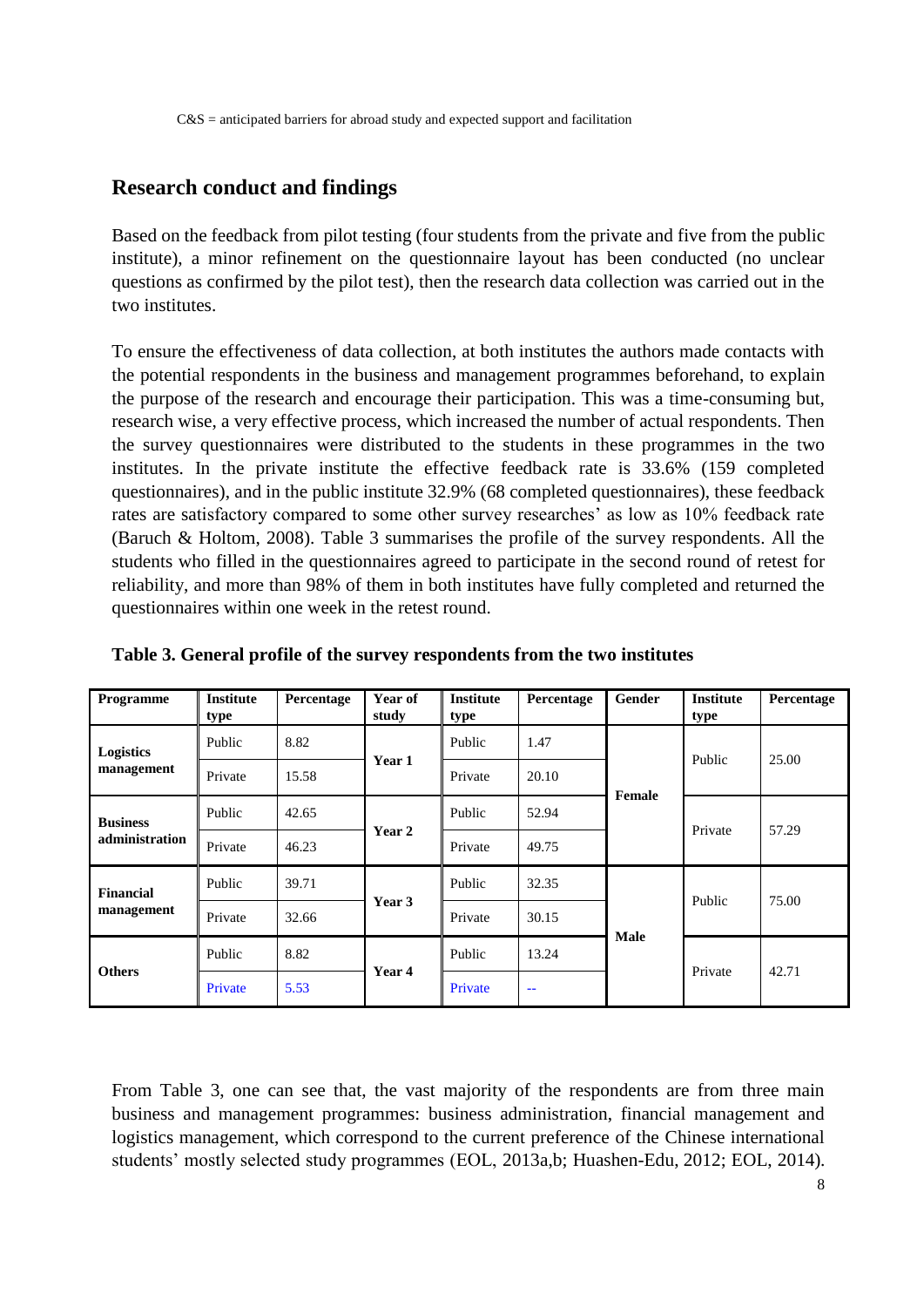Among the respondents, there are a few exceptions scattered on a few other programmes but they have no clear concentration and as they are not the prioritised overseas programmes by the potential Chinese international students, they are excluded from the analysis at below.

### **Difference analysis among programmes, gender and year of study within and between the sample groups of the two institutes**

The answers to the enquiry of 'Willingness for abroad study', 'The financial sources for abroad study', 'Likeability on English among all the subjects' and 'Academic performance on English learning' are ordered categorical type data, to find the similarity and difference within and between private and public institutes' sample groups, the analysis on these data follows the procedures illustrated by Figures 1 and 2, in respect to the three dimensions of programme, gender and year of study. For the rest of the answers to other survey questions, they are unordered categorical (nominal) type data, descriptive statistical analysis is applied.



Figure 1. Data analysis protocol from the aspect of the public institute

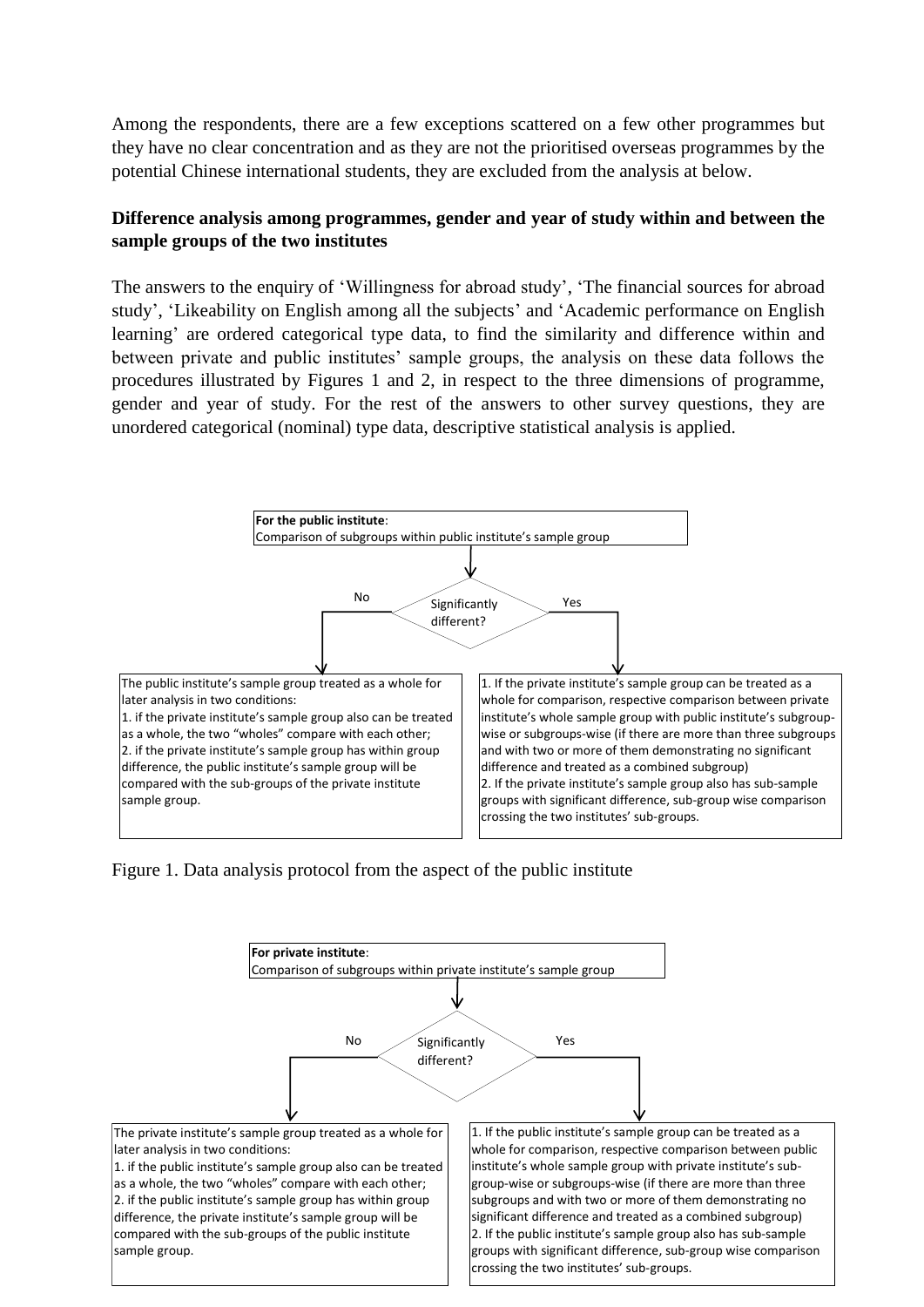### Figure 2. Data analysis protocol from the aspect of private institute

#### **The readiness of the students for overseas study**

In this paper, the readiness of the students for overseas study is reflected by three aspects: (1) willingness to go abroad; (2) the sources of finance; (3) the skills or competence for fulfilling the study tasks. Within these aspects the data for 'Willingness for abroad study', 'The financial sources for abroad study', 'Likeability on English among all the subjects' and 'Academic performance on English learning' are tested at 95% confidence level.

#### *The willingness for overseas study*

#### *Within each institute*

ANOVA and Z-test/T-tests found no significant difference in the willingness for study abroad, with regard to the respective sub-sample groups of different gender, year of study and programmes from samples in the private institute. The same situation applies to the public institute. Thus for 'willingness for overseas study', the sample groups from both the public and private institutes can be treated as two 'wholes' in the analysis.

Within the private institute, 3.9% of the respondents have confirmed their willingness to go abroad to study in the UK or other ESDC higher education institutions, while within the public institute 25% have such a confirmation. The percentage of the graduates in the sample as a whole intending to study abroad is smaller than from other research (Huashen-Edu, 2012). Whether this difference is due to this research just focusing on business and management programmes, which are not representative for graduates as a whole, or there still exist other reasons remain a future research topic.

#### *Between the sample groups of the public and private institutes*

There are more public institute's students willing to go abroad for further higher education than their private institute's peers  $(Z$ -test,  $p=0.003$ ); the underlying reason for this phenomenon is also an interesting topic that deserves future investigation.

#### *The sources of the finance to the students' overseas study*

#### *Within the sample groups of the public and private institutes*

For the students in the private institute, there is no significant difference by programme ( $p= 0.2$ ) to 0.6), with the majority (78.9%) of the students relying on family funding, which is a stable and continuous finance source; only 4% of students anticipate their overseas study will be supported by their own work, and the rest of the students (17.1%) believe their overseas study will be financed by a combination of family funding and their own work.

Female students (85.1%) tend to rely more on family support than their male peers (70.59%) (p=0.01). Among female students, 3.5% said they will rely on self-work to support their study, while 4.71% of males indicated this option; for the combination of family funding and self-work as finance source, 11.4% female students and 24.71% male students chose this option.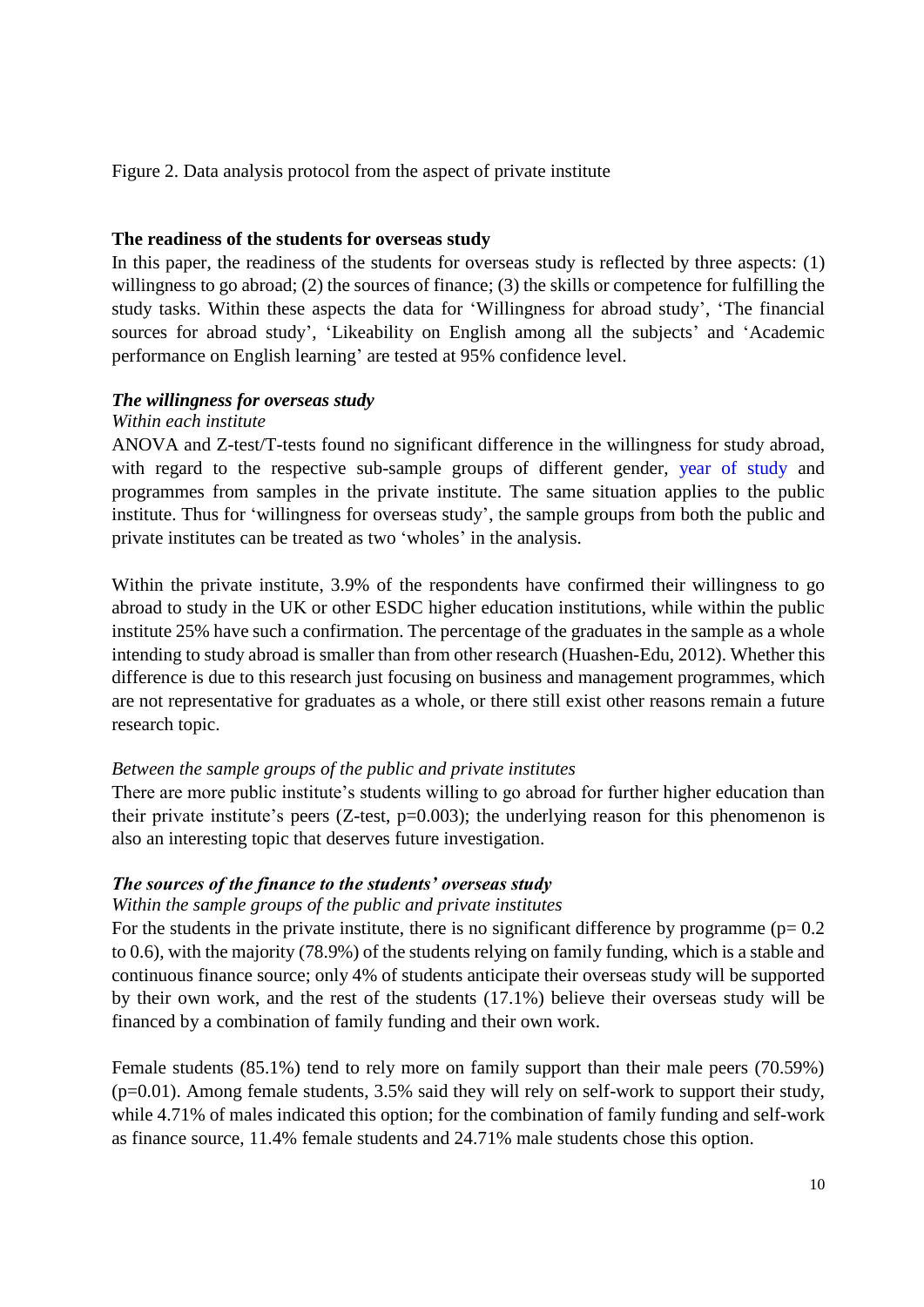Year 2 students indicated a much higher level of reliance on family funding (90.9%) than Year 1  $(62.5\%)$  and Year 3 (52.4%) students (for Year 2 to Year 1 p=0.02; Year 2 to Year 3 p=0.001). Meanwhile, Year 1 and Year 3 students did not differ significantly (p=0.32). Financing through self-work was a very low level preference by all (Year 1, 5%; Year 2, 1%; Year 3, 5.1%). Financing through a combination of family support and own work was higher: 32.5% Year 1 students, 8.18% Year 2 students and 42.5% Year 3 students selected this option.

For the students in the public institute: there was no significant difference in sub-groups based on programmes, gender and year of study (ANOVA p values ranging from 0.19 to 0.91). Thus, for this question, the public institute's sample can be treated as a whole. Among them, 67.4% will be relying on family financial support, only 4.7% will be self-financing, and 27.9% will be relying on a combined finance sources of self and family support.

#### *Sample groups between public and private institutes*

From the previous section, one can see that the private institution's students demonstrated more diversified situations, thus except programme-wise, they need to be compared as sub-groups in gender and year of study with the whole sample group of the public institute.

By programme, the students from the public institute and private institute as two 'wholes' demonstrated significant difference  $(p=0.04)$ . The sample group of private institute showed a higher level (78.9%) of relying on financial support from their family than their public institute peers (67.4%).

There is a significant difference between the private institution's female group and the public institution's whole sample  $(p=0.006)$ , with 85.1% of the private institute's female students sample group relying on family finance, compared to the public sample group's 67.4%. The private institute's male students group showed no significant difference with the public institute's students (p=0.34).

The private institute's Year 1, 2 and 3 sub-groups, compared with the public institute's sample group as a whole, demonstrated no significant difference for Year 1 ( $p= 0.96$ ) and Year 3 ( $p=$ 0.29) but for Year 2 ( $p=0.001$ ) the private institute sub-group showed a significant difference from their public peers; 90.9% of Year 2 private institution students will be relying on their family financial support for their study abroad. This demonstrated the inconsistency of the private institute students' financing plan for study abroad.

#### *Equipment and possession of the competence and skills*

The competence and skills for overseas study refer to competence in English and the mastery of the relevant subject knowledge. Competence in English is examined by three questions in the survey: the first one enquiring if English is the mostly favourite subject for students, the second one enquiring if English is the best performing subject of students, the third one enquiring if the students have passed IETLS/TOEFL tests.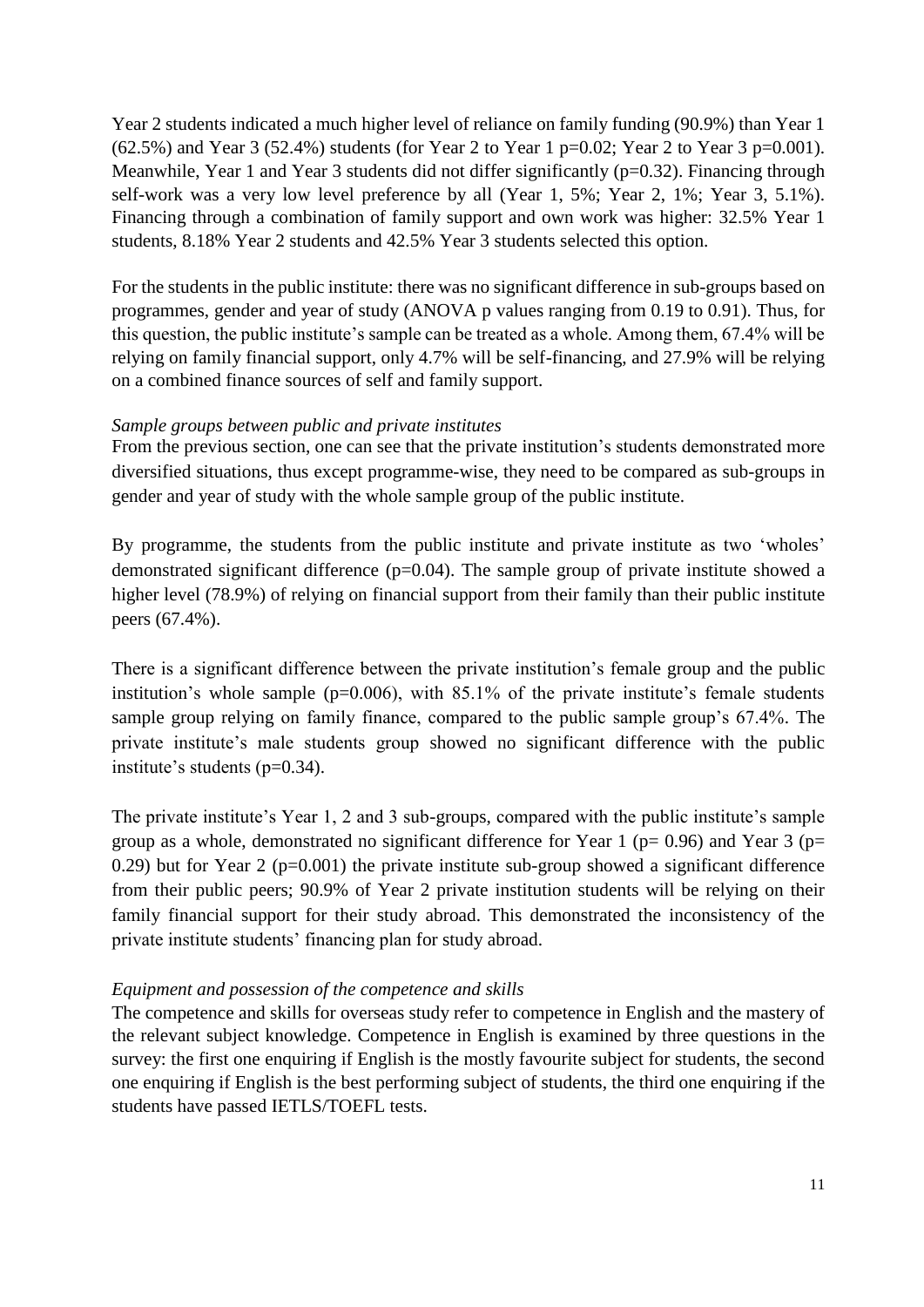### *Students' likeability of English language*

### *Within sample groups respectively*

For students in the private institute, respondents on different programmes and different years of study did not demonstrate significant difference with regard to their likeability of English language (ANOVA  $p=0.37$  and  $p=0.06$  respectively). There is significant difference between male and female students (p=0.01), with female students demonstrating a higher level favouring English language. Thus, the private institute's sample group needs to have a further gender comparison separately with the public institute sample.

For the public institute there are no significant difference between programme, gender and year-of-study sub-groups (ANOVA p=0.32, 0.42 and 0.63 respectively). Thus the public institute's sample group can be treated as a whole for analysis.

### *Between sample groups*

The two institutes' sample groups demonstrated significant difference on likeability of English language ( $p=0.001$ ), the private institute's students have a higher level favouring English language among other subjects, compared to their public institute's peers. The private institute's male and female students both demonstrated a higher level of favouring English than their peers in the public institute (p=0.003 and 0.007 respectively).

### *Students' performance level on English subject*

### *Within sample groups respectively*

Students in both the private and public institutes did not demonstrate any significant difference on their performance levels in English ( $p=0.23$ , 0.69 and 0.61 respectively for programme, gender and Year of study in the private institute; p=0.95, 0.75 and 0.4 respectively for the public institute). Thus they can both be treated as a whole for further analysis.

### *Between the two institutes' sample groups*

The students from both the private and public institutes have no significant difference, namely they are performing at the same level on English language learning  $(p=0.32)$ .

As a summary, 15.1% of the private institute sample group and 17.7% of the public institute sample group students claim that English is the subject receiving the *highest* mark among all; while 23.1% private institute sample students and 17.7% public institute sample students claim that English is the subject receiving the *lowest* mark among all.

Thus, one can argue that from the aspect of English language, not many students have demonstrated a high level of English subject performance among their academic subjects. A majority of the students only have the vocabulary from subject text books (Table 4), which are not sufficient for studying and living in an English-speaking country. This situation has been evidenced by the difficulties encountered by the international students in their studying after commencing the host institutions' programmes (Bamford, 2008; Hellstén and Prescott, 2004; Wong, 2004).

### *Rest of the elements for readiness*

For the rest of the questions, their answers are unordered categorical (nominal) type data, thus the two sample groups will be treated as two wholes for descriptive analysis. The analysis in this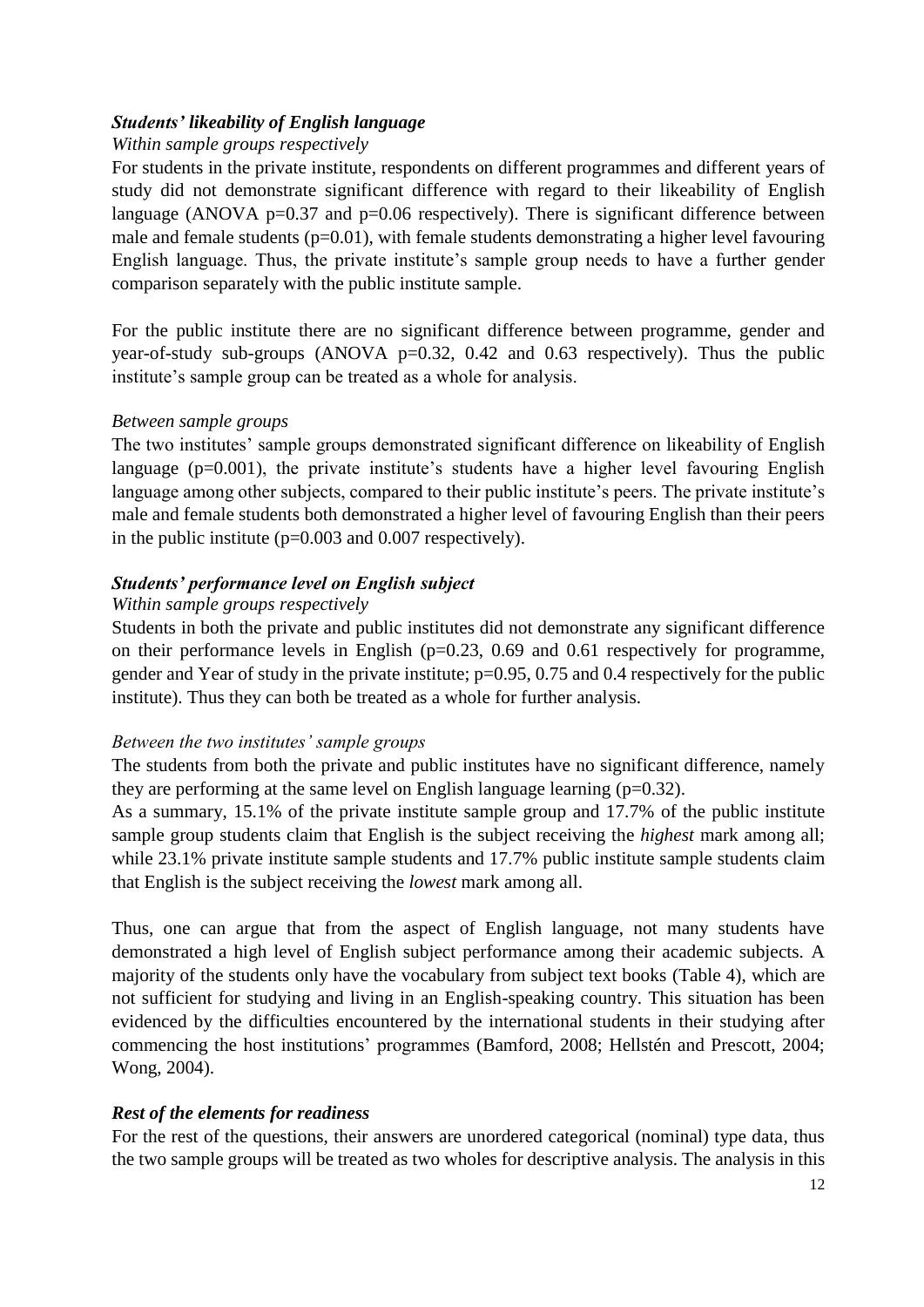way can provide sufficient insights for fulfilling the exploratory purpose of this research. The answers to these questions from the sample groups in both of the two institutes are listed in Table 4.

| <b>Elements</b>                    | Answers from private institute sample      | Answers from public institute sample     |
|------------------------------------|--------------------------------------------|------------------------------------------|
|                                    | group                                      | group                                    |
| English language tests having      | Having passed IETLS exam (5.3%);           | Having passed IETLS exam (5.8%);         |
| been passed                        | Having passed TOEFL exam (7.9%).           | Having passed TOEFL exam (5.8%).         |
| The most difficult aspect in       | Comprehension (19.6%); Speaking            | Comprehension (22.06%); Speaking         |
| English learning                   | (23.6%); Reading (8.5%); Writing           | (36.76%); Reading (5.88%); Writing       |
|                                    | $(16.1\%)$ ; All $(30.2\%)$ .              | $(11.76\%)$ ; All $(23.53\%)$ .          |
| The best way for learning          | Reciting words/texts (21.6%); More         | Reciting words/texts (14.71%); More      |
| English                            | practicing of speaking at English salon    | practicing of speaking at English salon  |
|                                    | (31.2%); Attending dual language           | (36.76%); Attending dual language        |
|                                    | courses (9.6%); Watch English film/TV      | courses (10.29%); Watch English          |
|                                    | and Read English magazines (15.1%);        | film/TV and Read English magazines       |
|                                    | English extensive training course          | (22.06%); English extensive training     |
|                                    | $(15.1\%)$ .                               | course (13.24%).                         |
| The level of mastering subject     | Only those from subject text books         | Only those from subject text books       |
| English words                      | (52.3%); Words from business dictionary    | $(66.18\%)$ ; Words from business        |
|                                    | (12.1%); Words for BEC test (5.5%);        | dictionary (10.29%); Words for BEC       |
|                                    | Words from the dual-language courses       | test (4.41%); Words from the             |
|                                    | $(12.1\%)$ .                               | dual-language courses (16.18%).          |
| Reasons for joining the            | Self-preference (40.7%); Suggestions       | Self-preference (50%); Suggestions       |
| programme (not directly            | from family/friends (32.2%);               | from family/friends (22.06%);            |
| relevant to the competence/skills, | Introduction from newspapers/              | Introduction from newspapers/            |
| but a reflection of students'      | magazines (2.5%); Promising career         | magazines (7.35%); Promising career      |
| willingness for learning the       | prospect $(12.1\%)$ .                      | prospect (17.65%).                       |
| subject knowledge)                 |                                            |                                          |
| The level of mastering subject     | Can master all the knowledge points        | Can master all the knowledge points      |
| Knowledge                          | following the course outline (41.3%); Just | following the course outline (75%); Just |
|                                    | passing the exam/assignment (31.2%);       | passing the exam/assignment (11.8%);     |
|                                    | Can apply the learnt knowledge into        | Can apply the learnt knowledge into      |
|                                    | practice (22.2%); Not sure (5.29%).        | practice (13.2%); Not sure (0.00%).      |

Table 4. Summary of the answers to the rest of the questions (elements)

The findings reveal that vast majority of the students neither like English most nor have best performance in English among their academic subjects nor passed the IETLS/TOEFL tests, which are international standard tests of English competence as entrance criteria for the vast majority of ESDC higher education institutions. Overall, the majority of the students are not very competent in English language proficiency and thus are not fully ready for overseas study. The majority of the private institute students and some public institute students also need further improvement in subject knowledge to ensure their readiness to cope with the academic challenges in overseas institutes.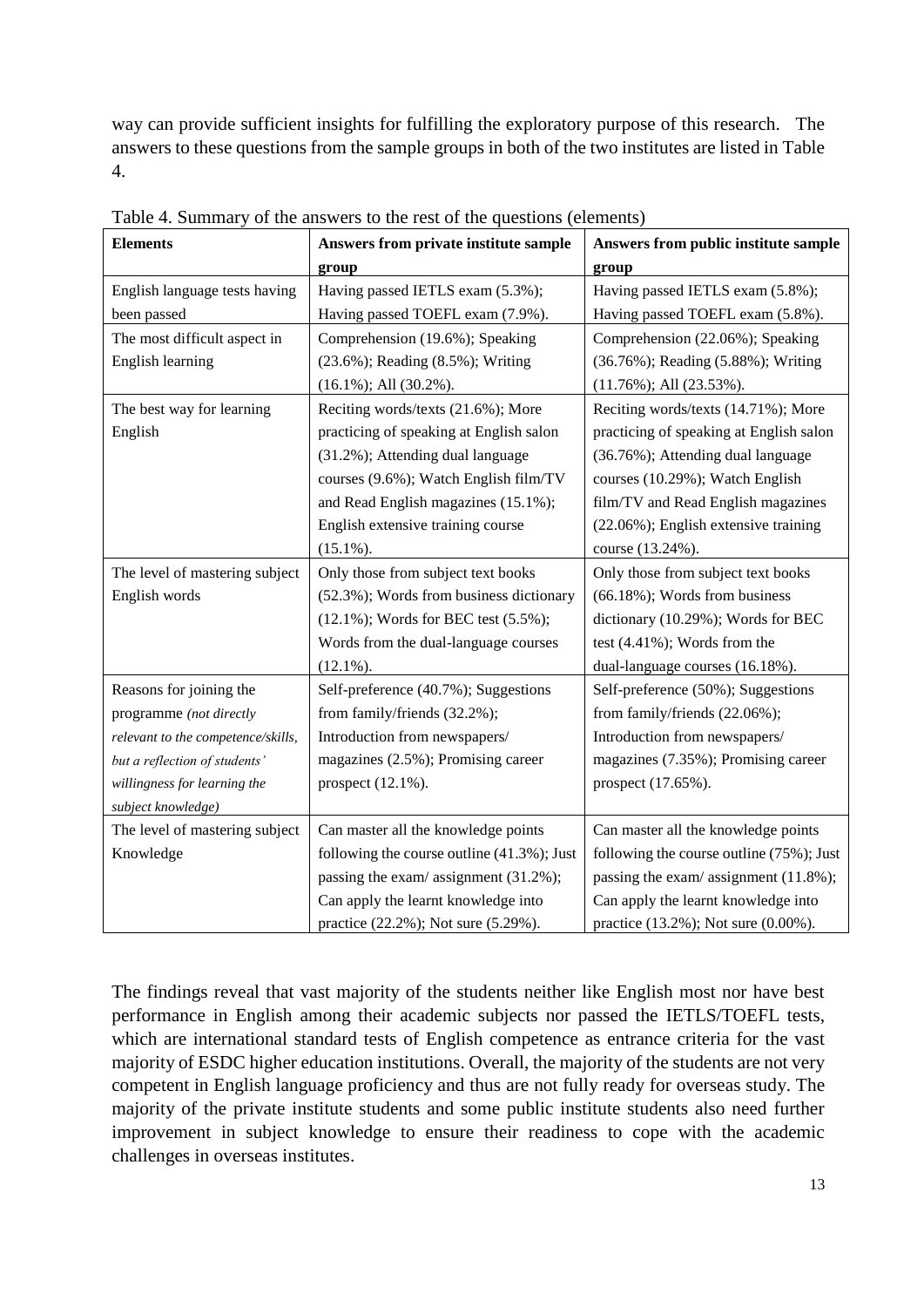## *Anticipated challenges from the students for their overseas study and their expected support from the host institutions or staff*

The questions enquiring about the challenges for students' overseas study and expected support require nominal type data answers, respondents can provide multiple answers to the questions, thus descriptive statistical analysis has been applied. The summarised answers to the relevant questions corresponding to these issues are listed in Table 5.

| <b>Element</b>          | Answers from private institute sample       | Answers from public institute sample        |  |  |
|-------------------------|---------------------------------------------|---------------------------------------------|--|--|
|                         | group                                       | group                                       |  |  |
| The biggest barriers    | Language (42.7%); Cultural difference       | Language (45.59%); Cultural difference      |  |  |
| for overseas study      | (23.1%); Life style (25.1%).                | (39.71%); Life style (14.71%).              |  |  |
| The deemed              | Teamwork spirit build-up (24.6%);           | Teamwork spirit build-up (14.71%);          |  |  |
| advantage of the        | Independent learning capability             | Independent learning capability             |  |  |
| teaching strategy of    | enhancement (45.7%); Peer student           | enhancement (58.82%); Peer student          |  |  |
| overseas institutes     | communication enhancement (19.6%).          | communication enhancement (26.47%).         |  |  |
| The most expected       | Fully understanding the English             | Fully understanding the English             |  |  |
| from the staff in the   | competence level of the international       | competence level of the international       |  |  |
| overseas institutes     | students (28.6%); More introduction of      | students (19.12%); More introduction of     |  |  |
|                         | the local culture (19.6%); Encouraging/     | the local culture (14.71%); Encouraging/    |  |  |
|                         | facilitating students participating/talking | facilitating students participating/talking |  |  |
|                         | in class discussion (22.1%); Often          | in class discussion (35.29%); Often         |  |  |
|                         | introducing the cultural difference         | introducing the cultural difference         |  |  |
|                         | between countries (7%); Applying            | between countries (8.82%); Applying         |  |  |
|                         | different methods in class delivery         | different methods in class delivery         |  |  |
|                         | (12.6%); Directly reminding students of     | (17.65%); Directly reminding students of    |  |  |
|                         | cultural taboo (2.5%).                      | cultural taboo (1.47%).                     |  |  |
| The reasons for not     | Having language difficulty (51.5%);         | Having language difficulty (42.4%);         |  |  |
| willing to talk in the  | Being afraid of saying opinion wrongly      | Being afraid of saying opinion wrongly      |  |  |
| class in overseas       | $(16.4\%)$ ; Not willing to give opinion    | $(25.4\%)$ ; Not willing to give opinion    |  |  |
| study                   | publicly (15.2%); Not fully mastering       | publicly (15.3%); Not fully mastering       |  |  |
|                         | subject knowledge (7.9%); Lack of           | subject knowledge (10.29%); Lack of         |  |  |
|                         | confidence (9.1%).                          | confidence (11.9%).                         |  |  |
| The anticipated         | Lack of personal capability (32.7%); Not    | Lack of personal capability (17.65%);       |  |  |
| biggest difficulties at | good at communication (26.6%); High         | Not good at communication (16.18%);         |  |  |
| the beginning stage of  | level of mental pressure (8.5%); Not used   | High level of mental pressure (29.41%);     |  |  |
| overseas study          | to the class teaching strategy $(10.1\%)$ ; | Not used to the class teaching strategy     |  |  |
|                         | Cannot follow the delivery pace in the      | (10.29%); Cannot follow the delivery        |  |  |
|                         | class (4%); Lack of self-control capability | pace in the class (20.59%); Lack of         |  |  |
|                         | to form good learning habit (3.5%).         | self-control capability to form good        |  |  |
|                         |                                             | learning habit (4.41%).                     |  |  |

Table 5. Answers to questions (elements) enquiring anticipated challenges and expected support for overseas study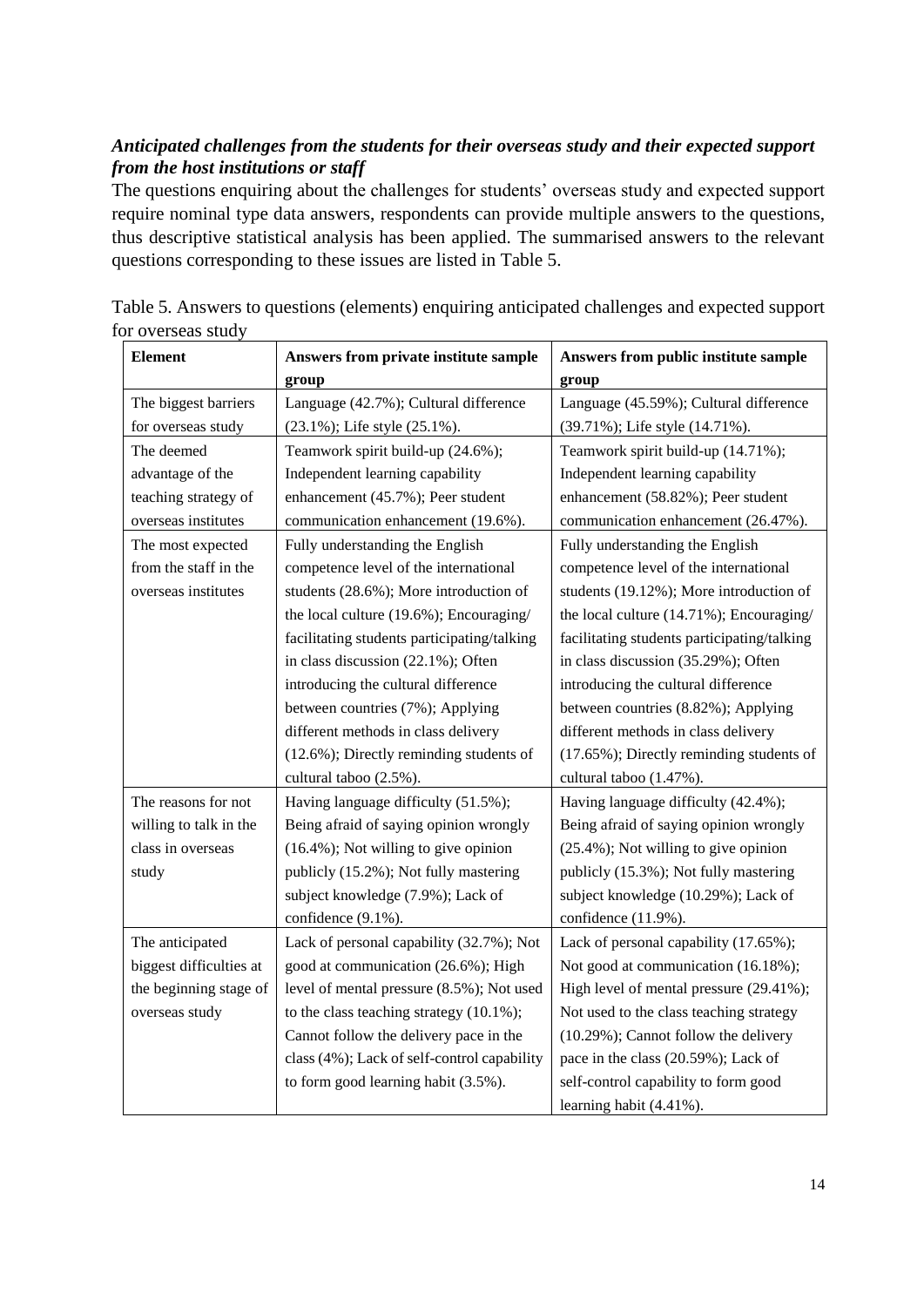Based on the feedback (Table 5), one can argue that for the students from both the private and public institutes, the anticipated barriers or difficulties affecting international students' overseas learning mainly include: language competence; cultural difference; communication skills; students' classroom engagement; students' subject knowledge level; students' ability to adjust quickly to the new learning and teaching environment; students' ability to cope with pressure; students' confidence and self-control capability; students' ability to learn new knowledge continuously. Of course, apart from language competence, subject knowledge and cultural difference awareness (to a lesser extent) these are issues that all students have to learn to cope with. Among these barriers or difficulties, the most salient issue is the capability in English language. For the private institute's students, the mastery of subject knowledge is another more salient challenge for their overseas study, compared to their public institute peers; this situation is a reflection of the general academic characteristics of the students in Chinese private institutes (Yu, 2011; Chen, 2011; Ye, 2008; Jin and Yin, 2009; Mao, 2008).

The respondents have also expressed their expected support from the host institutions and staff, including: understanding and appreciation of the international students' English level and competence; more introduction of the local culture to the students; encouragement and facilitation of students to engage in class discussion; introduction of the cultural difference between countries to increase the students' cultural awareness; application of different class delivery methods to enhance students' learning efficacy; reminding students of local cultural taboos for appropriate behaviour and communication.

# **Concluding remarks**

The empirical findings from this research, focusing on business and management programmes, reveal the potential Chinese students' readiness for study abroad and their anticipated challenges during their overseas study as well as the expected support.

The respondents of this research are current students in one top public institute and one top private institute in China. In general, there are more students from the public institute planning to pursue further higher education abroad.

The majority of the sample of Chinese students are financially ready for overseas study through relying on their family funding, which is, currently, a very stable and prevalent financing source for study abroad (Huashen-Edu, 2012). Meanwhile female students in the private institute demonstrate higher-level reliance on family financing. This might be a reflection of the general attitude of students towards their overseas study financing plan and the family financial conditions of the student groups from the two types of institutes. The situation suggests that the ESDC higher education institutions, in developing their recruitment advertisements, focus not only on the potential international students who are currently their main targets but also on their parents who can function as the finance sources to enable overseas study. Another way to promote recruitment might be through the provision of facilitation from the host institutions on finding a part-time job, which can be an incentive for enrolment to those international students wishing to finance their study by self-support or a combination of family and self-support. Of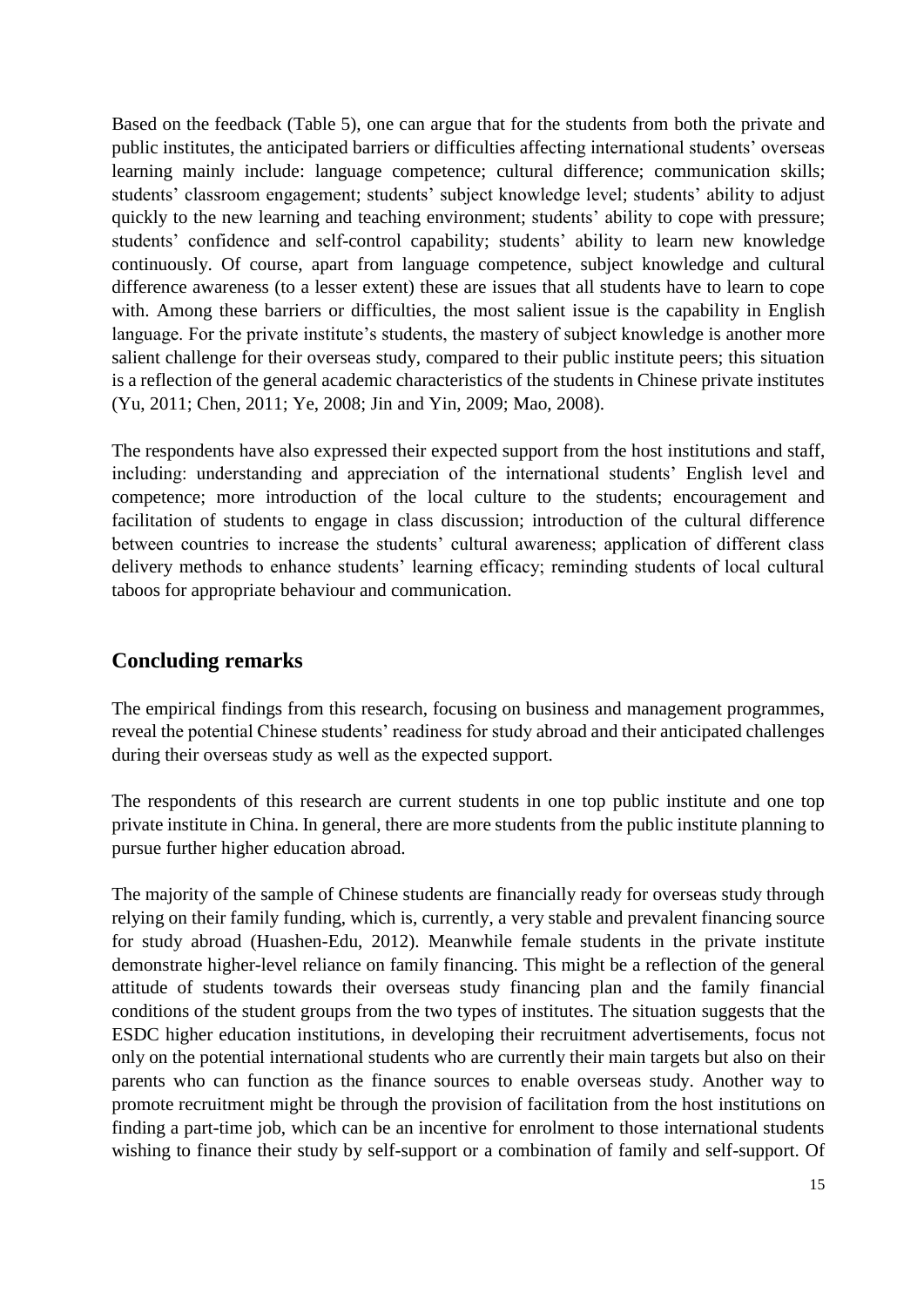course, this should comply with the national law or regulation and produce no negative impact on students' academic learning.

The research also reveals that the majority of the sample of potential international students from both types of institute are not fully ready with regard to their English language competence, evidenced *inter alia* by the low pass rate of IETLS/ TOEFL tests.

When it comes to subject knowledge, students from the public institute have a higher level of readiness for overseas study than the private institute students, as more than 70% of the sample claim mastery of all the required knowledge points, which is much higher than their counterparts in the private institute.

For the students with low levels of subject knowledge, they need to improve themselves before going abroad; meanwhile the overseas institutes, besides providing pre-sessions on English, also need to provide sessions on subject knowledge, especially for the students from Chinese private institutes, to enhance the international students' knowledge pool and capability before they commence the formal programme together with their local peers in the host institutions. English language pre-session is an often-seen provision in the UK and other ESDC higher education institutions; however, subject knowledge pre-sessions, which are rarely available, should be an initiative receiving more emphases from the higher education institutions' management and staff; and should be allocated more resources.

The investigation has also identified, from the potential Chinese students' viewpoints (Tables 4 and 5), the challenges for overseas study and what the overseas host institutions and staff should do to facilitate and help in their learning process. They emphasise the institutes' and staff's facilitation of students' awareness and proper adjustment to the local culture, the staff's careful design of teaching delivery to ensure an effective learning process, the staff's encouragement and facilitation of students' class discussion and confidence in communication, most importantly the staff should understand that the international students in general do not have an English language skill comparable to their native peers, at least at the initial stage; among these points, the staff's appreciation of students' language level and the encouragement and facilitation of class engagement, are the things mainly expected by the potential international students.

The sample students also highlighted the main advantages of overseas study: teamwork spirit building; independent learning capability enhancement; and communication skills enhancement. The perception also reflects the key virtues emphasised by international students to be obtained through overseas study besides academic knowledge. Correspondingly, the host institutions and staff need to do more in these areas to enhance the students' learning experience.

However, education is fundamentally a mutual process of teaching and learning, thus to ensure a thorough learning experience, international students should also actively communicate with their tutors and the host institutions about any issue they are facing and seek support from them. Besides providing learning and living support to international students after they have joined the programmes, host institutions should also clearly communicate to international students the available support well in advance of their departure for the overseas study. Perhaps even go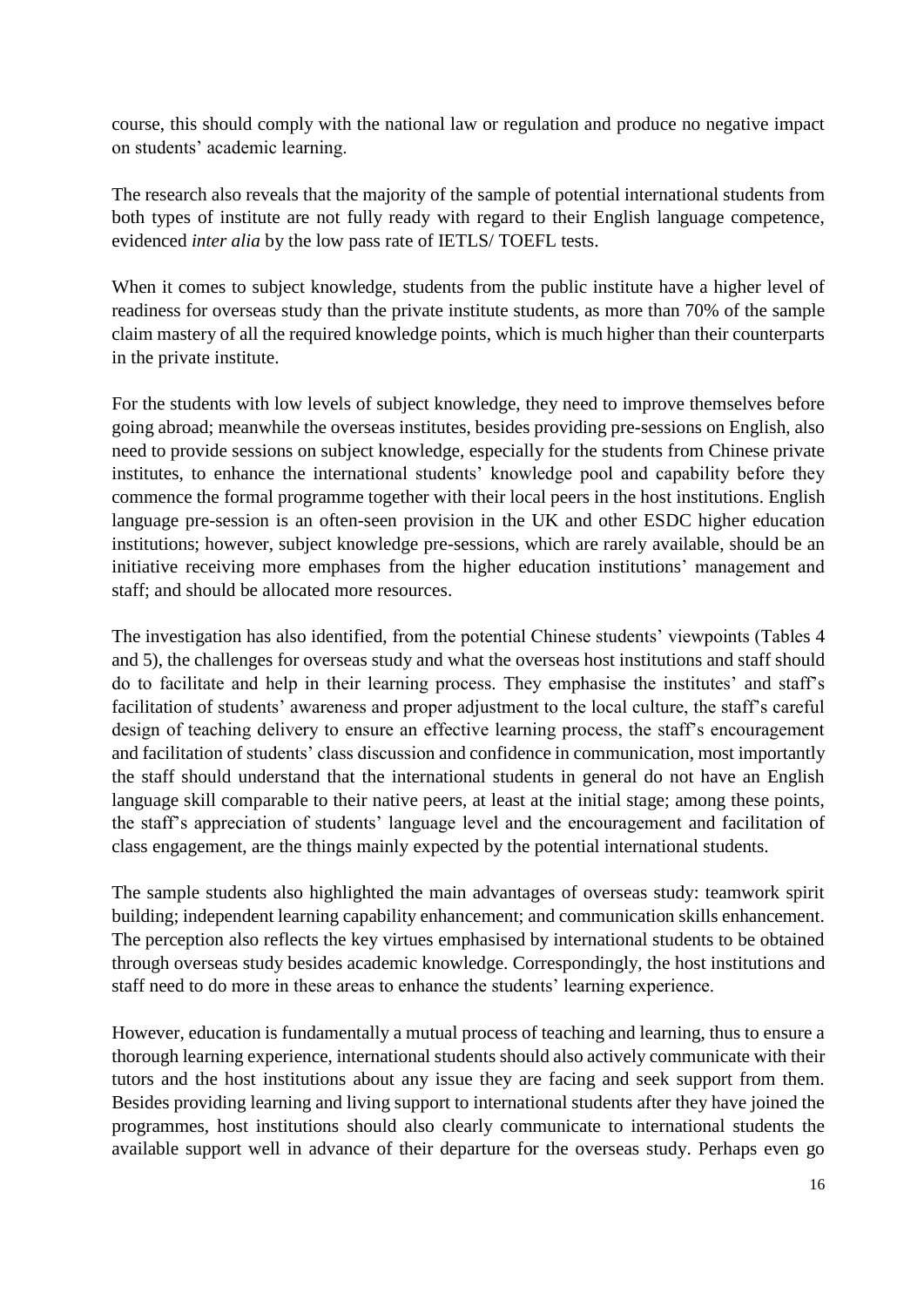further and include detailed information on learning and living support for international students in their recruitment brochures, which will help institutions attract more international students.

### **Implications**

The findings from this investigation is informative for the higher education institutions in the ESDCs (such as UK) in deciding their recruitment criteria and marketing approaches for international students and the development of strategies and practices in teaching and facilitating international students for their learning and living in an environment new to them.

The insights obtained from both private and public Chinese institutes' students before departure for their overseas study also contribute to the knowledge pool of internationalisation of higher education provision in ESDCs, in view of the Chinese students' readiness and the anticipated challenges for overseas study as well as expected support from the host institutions and staff.

The research highlighted the importance of provision of subject knowledge pre-sessions for the Chinese international students, particularly those from private institutes, to ensure their fruitful and successful engagement with programmes in the host institutions, together with their local peers.

With regard to the Chinese international students' English competence, in the initial semester, the ESDC higher education institutions might need to allocate extra time for their examinations or assignments, or focus more on their learning rather than the wording when marking the student work.

Meanwhile, the research findings can also guide the Chinese institutes cooperating with ESDC higher education institutions to prepare their students before departure to the foreign host institutions.

### **Limitation**

Although very informative for the teaching and learning and marketing strategies' and action plans' development for higher education institutions recruiting or intending to recruit Chinese international students, the findings of the research were from the respondents in one private and one public institutes. Thus, the universal applicability of the findings is limited. However, as an exploratory investigation, the insights obtained are effective in guiding the relevant decision-makings of the host institutions.

#### **Future research**

Based on the current findings, the following future research could be conducted:

- A wider range investigation to include more institutes in both private and public sectors and at different table ranks, to obtain more insights.
- An investigation in the ESDCs' higher education institutions, to study the current strategies and practices the institutions are implementing in facilitating their international students' learning process and their readiness for their courses.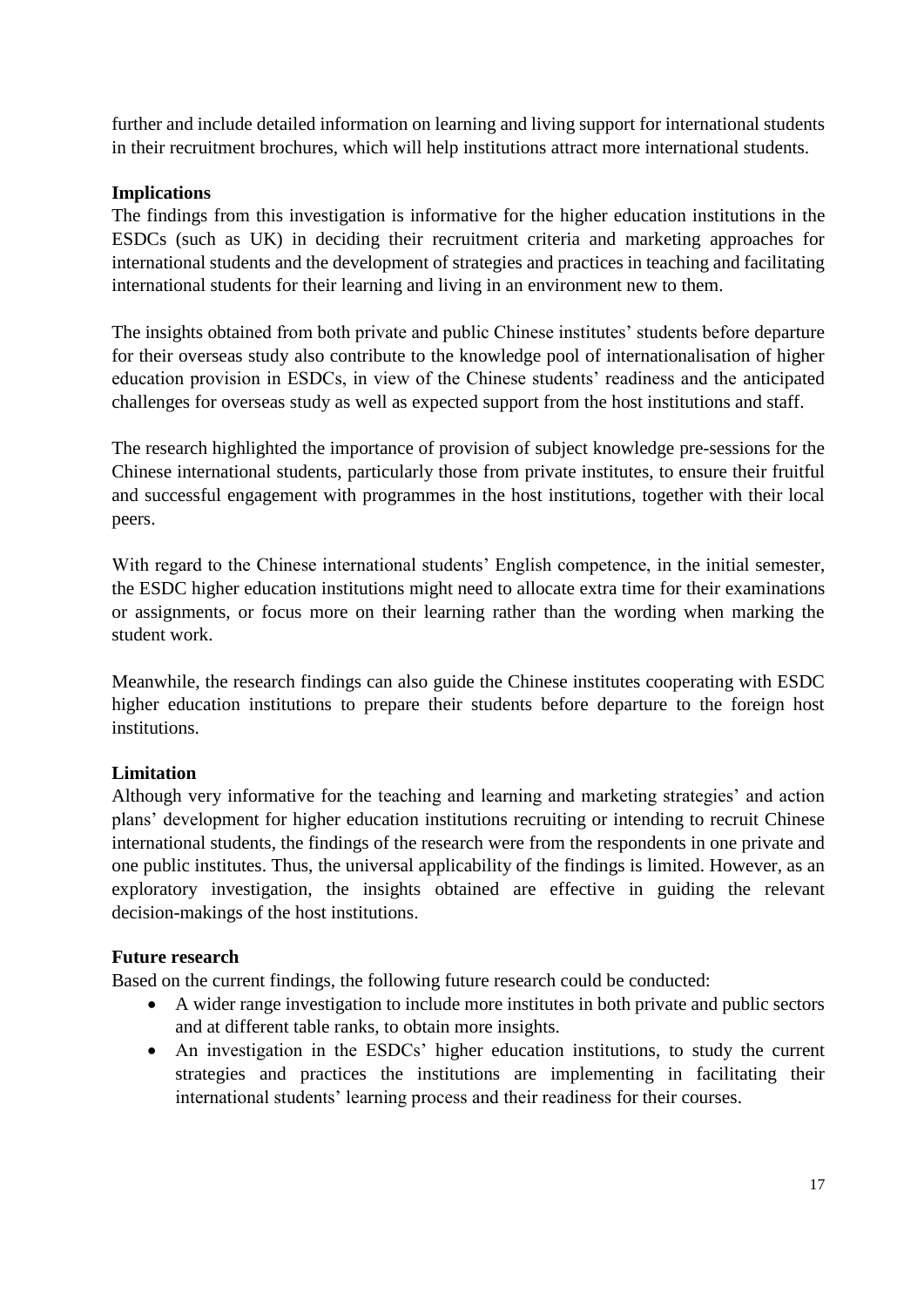- A larger-scale comparative investigation of the difference between Chinese public and private institute students' capability, performance and preference for overseas study and the underlying reasons as well as performance improvement measurements.
- An investigation on the preference, anticipation and expectation on overseas study from the potential international students' parents, to inform the development of host institutions' recruitment advertisements for a more inclusively targeted marketing.
- Extending the research focus to include programmes from other disciplines, to examine holistically the current percentage of overall Chinese graduates willingly to go abroad for overseas higher education.

# **References**

Bamford, J. (2008), Strategies for the Improvement of International Students' Academic and Cultural Experiences of Studying in the UK, The Enhancing Series of Case Studies: Internationalisation Learning Experience, Hospitality, Leisure, Sport and Tourism Network. November, *The Higher Education Academy*.

Baruch, Y. and Holtom, B. C. (2008), Survey response rate levels and trends in organizational research, *Human Relations*, 61 (8), pp. 1139–1160.

Beijing Foreign Studies University (BFSU) (2011), the prospect analysis of the career future for business administration programmes. Available at: http://www.beiwaionline.com/aboutbeiwai/ wljyztc/webinfo/1321337126826829.htm. Accessed 15 August 2013.

Bodycott, P. and Lai, A. (2012), The Influence and Implications of Chinese Culture in the Decision to Undertake Cross-Border Higher Education, *Journal of Studies in International Education*, 16 (3), pp. 252–270.

Chen, W. (2011), How to Get Out of the Low-level Dilemma for Private Colleges and Universities in China – A Perspective of Funding Structure, *Educational Research*, 7 (378), pp. 43-46. In Chinese.

China University Alumni Association (CUUA) (2014a), Top 100 Chinese universities named in 2014, Shanghai Jiaotong University top 3. Available at: http://www.cuaa.net/cur/2014/. Accessed 10 April 2014.

China University Alumni Association (CUUA) (2014b), Top 100 Chinese private universities named in 2014, Hunan International Economics University top 1. Available at: http://www.cuaa.net/cur/2014/09.shtml. Accessed 11 April 2014.

Ministry of Education of the People's Republic of China (DOE) (2012), The statistics of the overseas study in 201. Available at: http://www.moe.gov.cn/publicfiles/business/ htmlfiles/moe/s5987/201202/130328.html. Accessed 15 March, 2014

Evason, E. and Whittington, D. (1997), 'Patients' perceptions of quality in a Northern Ireland Hospital trust: a focus group study', International Journal of Health Care Quality Assurance, 10 (1), pp. 7–19.

China Education Online (EOL) (2013a), The report on the trend of overseas study in 2013. Available at: http://www.eol.cn/html/lx/baogao2013/page1.shtml. Accessed 16 April 2014.

China Education Online (EOL) (2014), The report on the trend of overseas study in 2014. Available at: http://www.eol.cn/html/lx/2014baogao/content.html. Accessed 19 April 2014.

China Education Online (EOL) (2013b), Listing the hottest 10 programmes in business and management study for higher education. Available at: http://www.eol.cn/html/g/pdgkzy/ glxzy.shtml. Accessed 16 April 2014.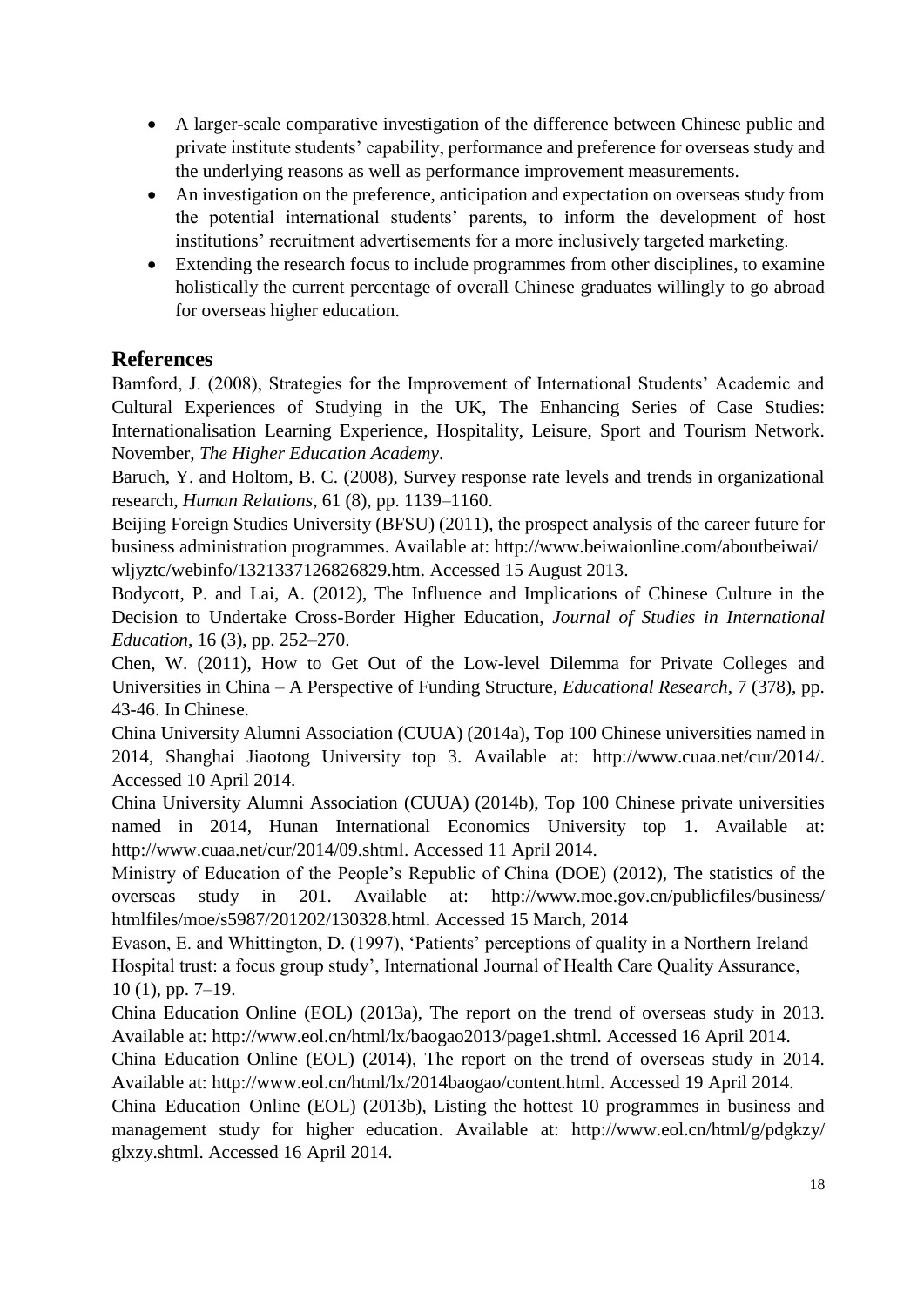Farahat, F. M., Rohlman, D. S., Storzbach, D., Ammerman, T. and Anger, W. K. (2003), Measures of Short-Term Test-Retest Reliability of Computerized Neurobehavioral Tests, *Neurotoxicology*, 24, pp. 513–521.

Higher Education Academy (HEA) (2010), Teaching International Students. Available at: http://www.adm.heacademy.ac.uk/news/sector-news/teaching-international-students/. Accessed 15 May 2014.

Higher Education Academy (HEA) (2013), Apply for a Teaching Development Grant - Thematic areas – Internationalisation. Available at: http://www.heacademy.ac.uk/tdg/grants. Accessed 16 April 2014.

Hellstén, M. and Prescott, A. (2004), Learning at University: The International Student Experience, *International Education Journal*, 5 (3), pp. 344-350.

Hendrickson, A. R., Massey, P. D. and Cronan, T. P. (1993), On the Test-Retest Reliability of Perceived Usefulness and Perceived Ease of Use Scale, *MIS Quarterly*, June, pp. 227-230.

HESA (2007), Press release 108 - HESA Students in HEIs 2005⁄06 reveals, India Now Number 2 Provider of Overseas Students to UK, *Higher Education Statistics Agency*.

HESA (2012), Press release 172 - Non-UK domicile students, *Higher Education Statistics Agency*.

Hou, J., Montgomery, C. and McDowell, L. (2014), Exploring the diverse motivations of transnational higher education in China: complexities and contradictions, *Journal of Education for Teaching*, 40 (3), pp. 300–318.

Huashen-Edu (2012), Investigation on the thought of Chinese students for overseas study in 2012. Available at: http://www.huashen- edu.com/article\_10008358.html. Accessed 26 April, 2014.

Huazhong University of Science & Technology (HUST) (2010), Wave on, ready for sailing – the employability of management programmes. Available at: http://job.hust.edu.cn/show/article. htm?id= 6541.16. Accessed April, 2014.

Jackson, D. and Chapman, E. (2012), Non-technical competencies in undergraduate business degree programs: Australian and UK perspectives, *Studies in Higher Education*, 37 (5), pp. 541–567.

Jin, Z. and Yin, H. (2009), The Current Problems, the Causes and the Countermeasures of the Development of China's Private Universities, *Private Education Research*, 7 (46), pp.19-22, In Chinese.

Luke, A. (2011), Generalizing Across Borders: Policy and the Limits of Educational Science, *Educational Researcher*, 40 (8), pp. 367–377.

Mao, Y. (2008), Analysis on the Equity between the Chinese Public and Private Higher Education Institutes, *Education Learning*, 8. Available at: http://www.jxedu.gov.cn/ zwgk/xbjyky/%20xbjkgh/2010/10/2010100310222481.html. Accessed 21 April 2014. In Chinese.

Marginson, S. (2006), Dynamics of national and global competition in higher education, *Higher Education*, 52, pp. 1–39.

Marx, R. G., Menezes, A., Horovitz, L., Jones, E. C. and Warren, R. F. (2003), A comparison of two time intervals for test-retest reliability of health status instruments, *Journal of Clinical Epidemiology*, 56, pp. 730–735.

Montgomery, C. (2010), *Understanding the International Student Experience: Universities into the 21 st Century*, NewYork, N.Y.: Palgrave Macmillan.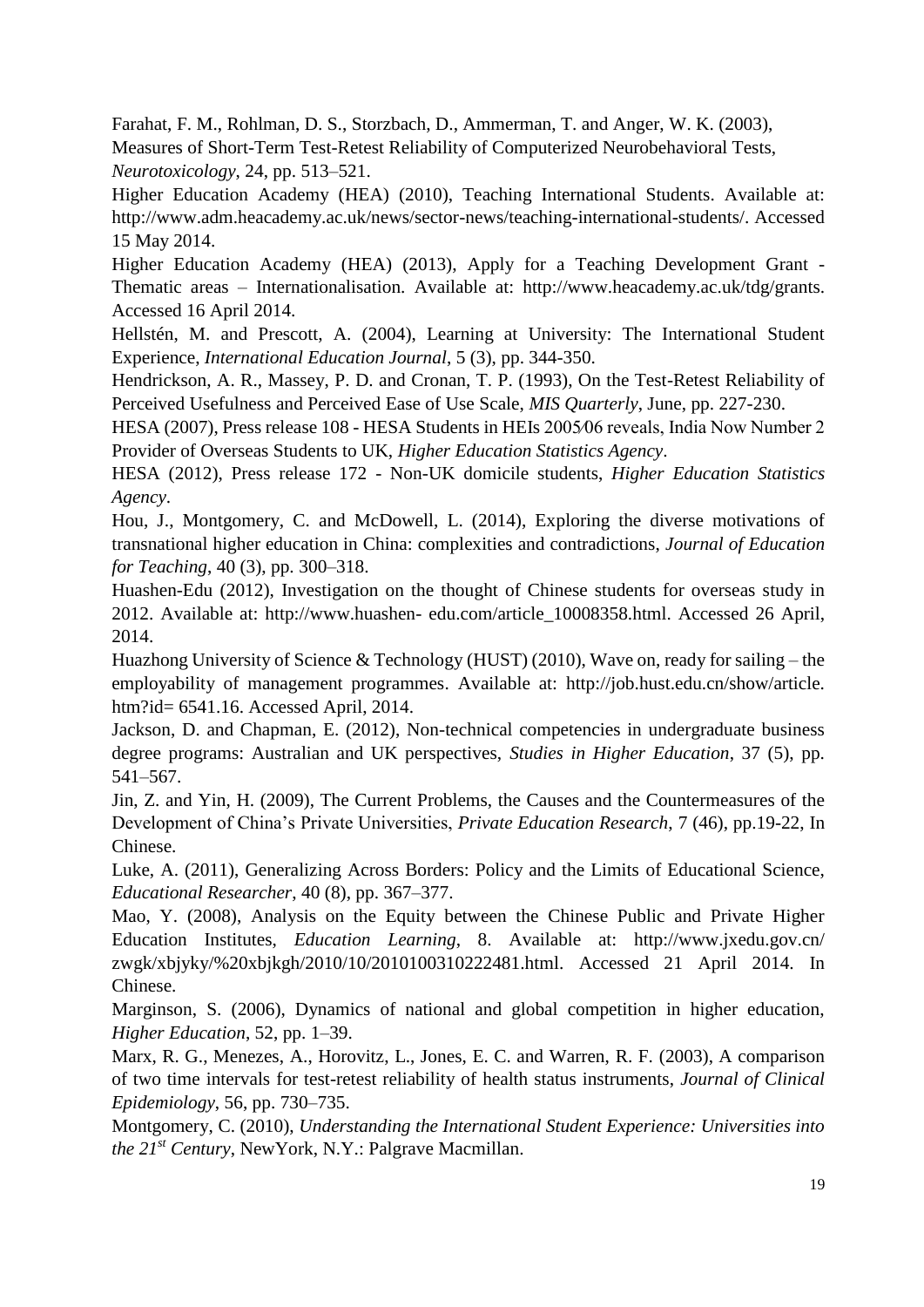Mplus (2014), Chapter 5: Confirmatory Factor Analysis and Structural Equation Modelling. Available at: https://www.statmodel.com/usersguide/chapter5.shtml. Accessed 22 April 2014.

Peking University (2014), Available at: http://english.pku.edu.cn/Admission/International Students/. Accessed 16 May 2014.

Qiang, Z. (2003), Internationalization of Higher Education: towards a conceptual framework, *Policy Futures in Education*, 1 (2), pp. 248-270.

Qide-Education (2013), Qide-Education Report of Chinese Graduates' Overseas Study Intention investigation in 2013. Available at: http://edu.sina.com.cn/a/2013-01-15/ 1632224517.shtml. Accessed 23 April 2014

Sangster, R. L., Reynolds, R. W. and Tarnai, J. (1994), Translating a Telephone Survey on Alcohol and Drug Use: Processes and Lessons Learned, Abstract for 1994 AAPOR. Available at: www.bls.gov/ore/pdf/st940470.pdf. Accessed 26 April 2014.

Sapountzi-Krepia, D., Raftopoulos, V., Psychogiou, M., Tzavelas, G. and Vehvilainen-Julkunen, K. (2009), 'Test-retest reliability of the Kuopio instrument for fathers (KIF): a questionnaire to assess fathers' feelings, experiences and preparation for their wife/partner's delivery', *Midwifery*, 25, pp. 366–372.

Sawir, E. (2005), Language difficulties of international students in Australia: The effects of prior learning experience, *International Education Journal*, 6 (5), pp. 567-580.

Scott, P (ed) (1998), *The globalization of higher education*, Open University Press.

Stitt-Gohdes, W. L. and Crews, T. B. (2004), THE DELPHI TECHNIQUE: A RESEARCH STRATEGY FOR CAREER AND TECHNICAL EDUCATION, *Journal of Career and Technical Education*, 20 (2). Available at: http://scholar.lib.vt.edu/ejournals/JCTE/v20n2/. Accessed 16 August 2014.

Somerville, J. A. (2008), Effective Use of the Delphi Process in Research: Its Characteristics, Strengths and Limitations, Excerpt from Somerville, J. A. (2007). *Critical factors affecting the meaningful assessment of student learning outcomes: A Delphi study of the opinions of community college personnel.* Unpublished doctoral dissertation, Oregon State University, Corvallis, OR. Available at: http://jasomerville.com/wp-content/uploads/2011/08/Delphi Process080617b.pdf. Accessed 19 June 2014.

The Complete University Guide (2012), Percentage of International Students by Institution. Available at: http://www.thecompleteuniversityguide.co.uk/international/international-students -the-facts/by-university. Accessed November 28, 2012.

Tianjin Foreign Studies University (TFSU) (2014), Available at: http://www.tjfsu.edu.cn/ bindex/gjjl\_gjjl.shtml. Accessed 19 May 2014.

UK Council for International Student Affairs (UKCISA) (2012), International students in UK higher education: key statistics, The UK Council for International Student Affairs. Available at: http://www.ukcisa.org.uk/about/statistics\_he.php. Accessed 28 November 2012.

Wong, J. K.-K. (2004), Are the Learning Styles of Asian International Students Culturally or Contextually Based? *International Education Journal*, 4 (4), pp. 154-166.

Ye, W. (2008), The suggestions on establish internationally advanced and nationally top private higher education institute in our province. Available at: http://bj.crntt.com/crn-webapp/cbspub/ secDetail.jsp?bookid=34733&secid=34851. Accessed 26 April 2014

Yemini, M. (2012), Internationalization assessment in schools: Theoretical contributions and practical implications, *Journal of Research in International Education*, 11 (2), pp. 152–164.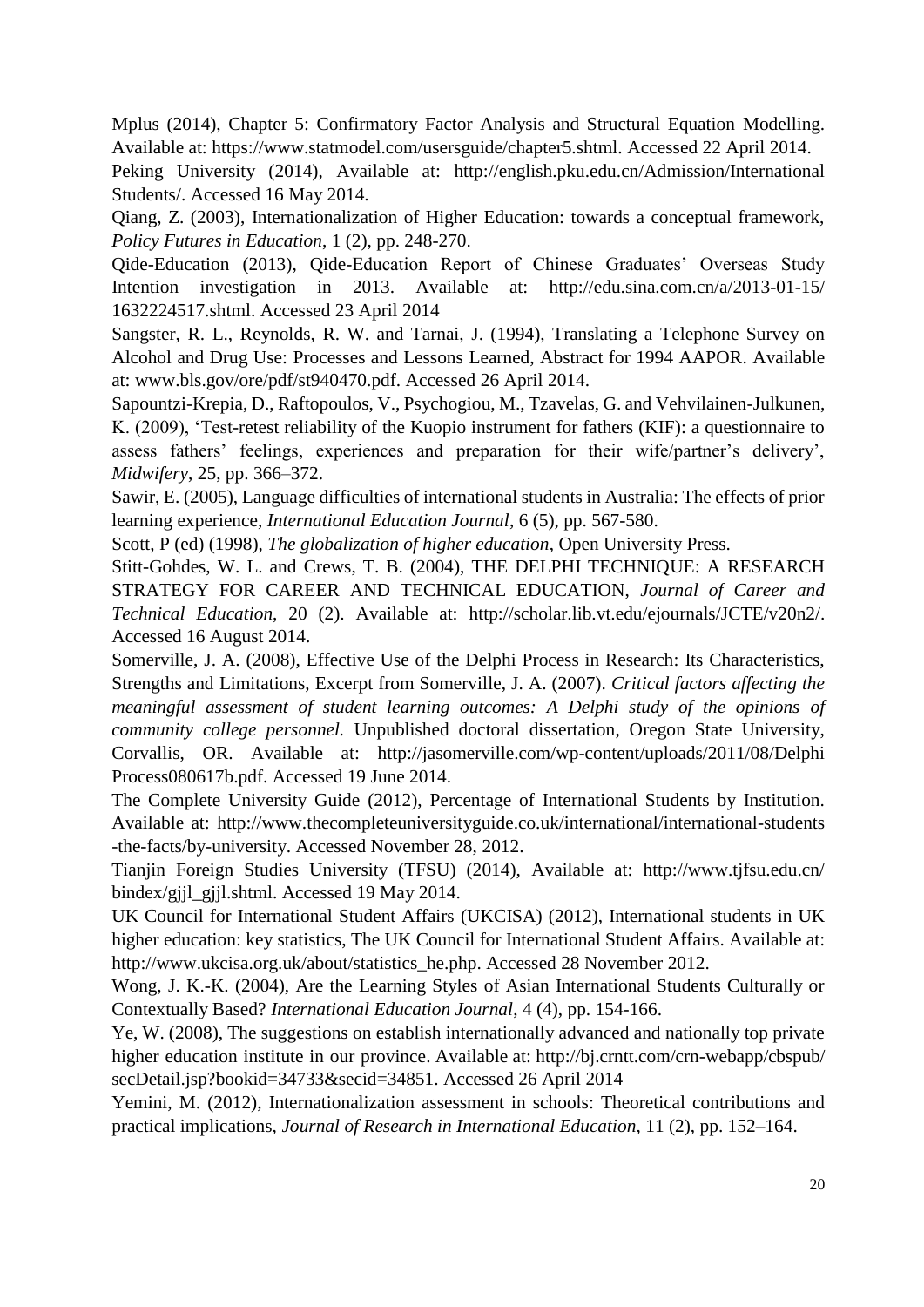Yu, L. (2011), On the development of China's private higher education sector in the internationalization era, *Journal of Xi'an International University*, 3, pp. 1-11. In Chinese.

Yousuf, M. I. (2007), Using Experts' Opinions Through Delphi Technique, *Practical Assessment, Research & Evaluation*, 12 (4), pp.1-8. Available at: http://pareonline. net/getvn.asp?v=12&n=4. Accessed 12 February 2014.

Ziglio, E. (1996), The Delphi method and its contribution to decision-making. In M. Adler and E. Ziglio (Eds.), *Gazing into the oracle: The Delphi and its application to social policy and public health*. London, England: Jessica Kingsley.

### **Appendix. Questionnaire content**

### *Readiness of subject knowledge and English language level:*

R1. Do you have the plan for abroad study?

1. Yes;

2. Unsure.

3. No.

R2. If you go abroad for further high education, your source of finance will be:

- 1. Support from family;
- 2. Self part-time job;
- 3. Support from family + Self part-time job;
- 4. Others \_\_\_\_\_\_\_\_\_\_\_\_\_\_\_\_\_\_

R3-1. English among all your subject courses, is:

1. The mostly favourable subject;

- 2. Unsure;
- 3. The least favourable subject;

Why?

R3-2. English among all your subject courses, is:

1.The best performing subject (received the highest mark) among all subjects;

2. Unsure;

3. The worst performing subject (received the lowest mark) among all subjects; Why?

R4. Your English language level has reached:

- 1. Have passed IETLS exam;
- 2. Have passed TOEFL exam;

3. Others\_\_\_\_\_\_\_\_\_\_

R5. For applying English in your daily study and life, the most difficult aspect is:

- 1. Listening comprehension
- 2. Spoken English;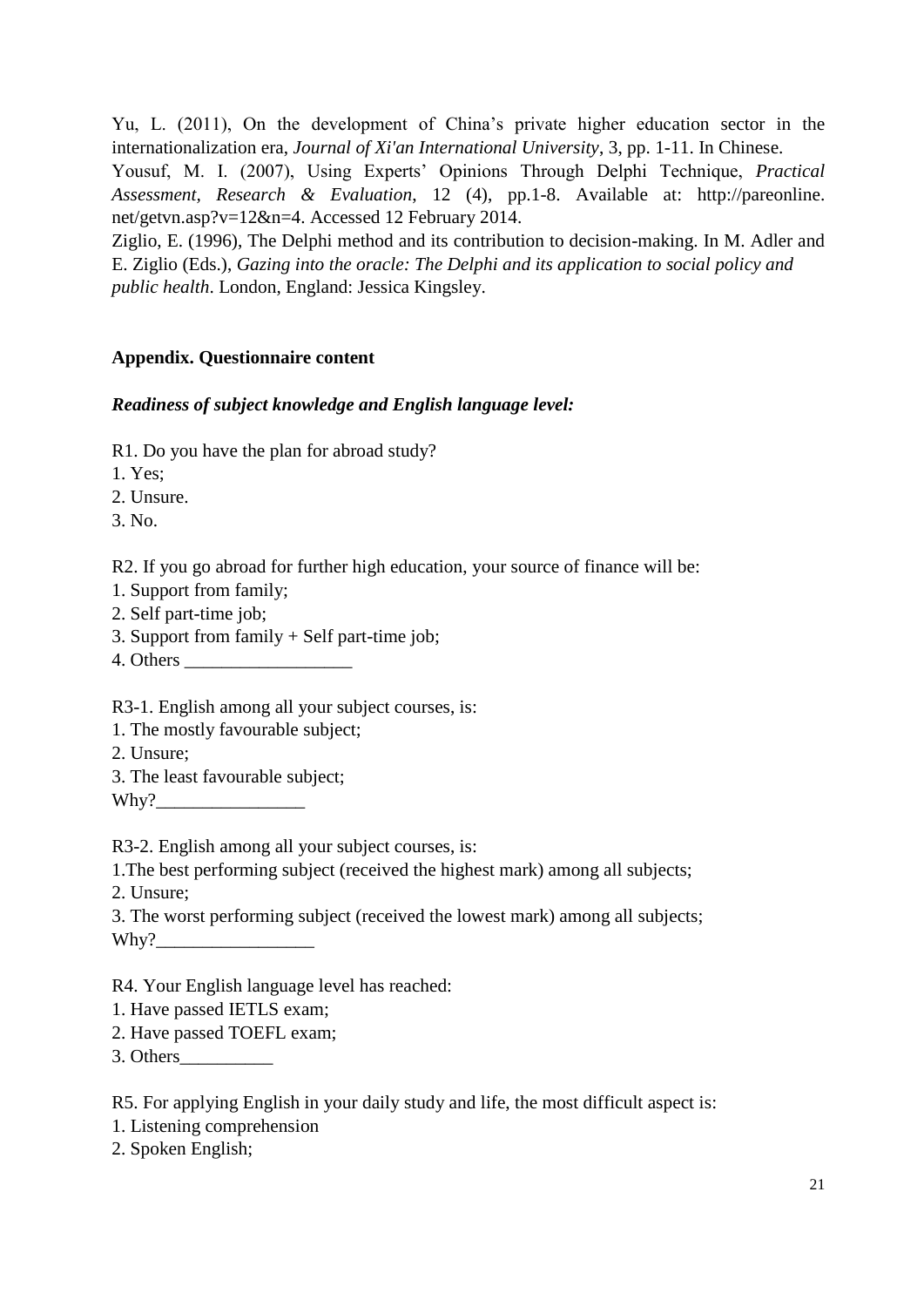- 3. Reading
- 4. Writing
- 5. All of the aforementioned aspects

R6. According to your opinion, the best way to learn English should be:

- 1. Recite English words;
- 2. Frequently go to English corner or salon for more often English usage in communication;
- 3. Attending due language courses;
- 4. Watch English spoken TV programmes/movies or read English magazines;
- 5. Participate English training classes;
- 6. Others\_\_\_\_\_\_\_\_\_\_\_

R7. Your mastering level of English vocabulary:

- 1. The words on the subject textbooks;
- 2. Vocabulary in business dictionary;
- 3. Vocabulary for Business English Certificates (BEC) examination;
- 4. Words in the due language courses;
- 5. Others

R8. The reason for your choice of your programme is:

- 1. Self preference;
- 2. Family recommendation;
- 3. Reports from the mediums like newspapers, magazines, etc.;
- 4. The career prospect is regarded as bright for the graduates from such a programme;
- 5. Others

R9. How do you evaluate your own mastering level of your subject knowledge?

- 1. Can master the learning of all the knowledge points required by the course descriptor;
- 2. Just have passed the final exam;
- 3. Can apply the learnt subject knowledge into practice;
- 4. Have published papers pertaining to the learning subject;
- 5. Others

### *Your anticipated barriers for abroad study and your expected support and facilitation:*

C&S 1. According to your opinion, the biggest barrier for abroad study comes from:

- 1. Language;
- 2. Cultural background;
- 3. Local customs and life style;
- 4. Others

C&S 2. According to your understanding, the main advantage for abroad study is:

- 1. Cultivate the capability of team work and cooperation;
- 2. Improve the independent learning capability;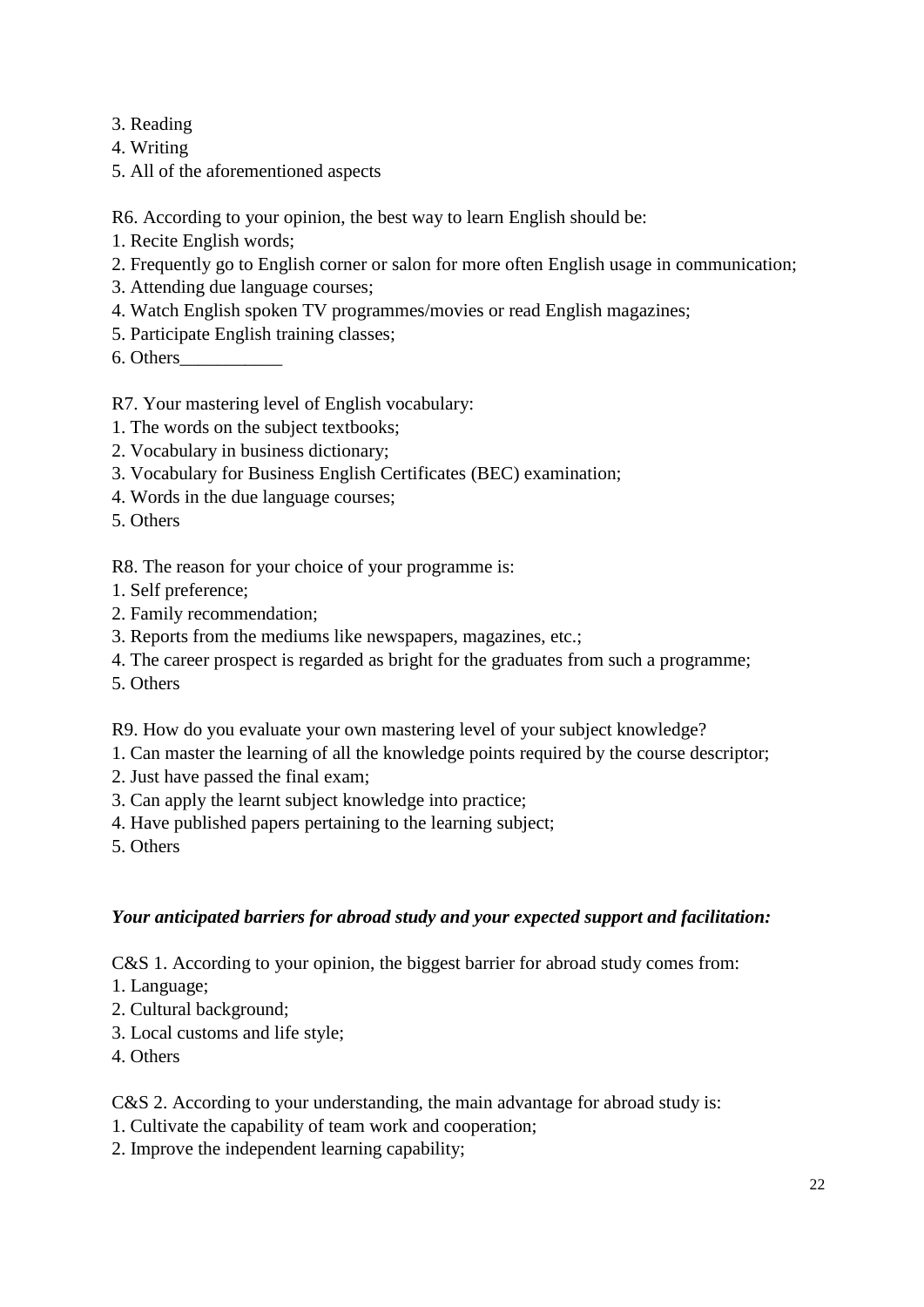3. Enhance the communication between peer students

4. Others

C&S 3. When you have arrived at your foreign host higher education institution, what will you mostly expect from the staff:

- 1. The staff should be fully aware and understand the overseas students' English level;
- 2. Provide more introduction about the local cultural background;
- 3. Actively encourage the students to express their own viewpoints in the class discussions;
- 4. Often introduce the cultural difference between countries;
- 5. Apply diversified teaching strategy in lectures' delivery;
- 6. Directly remind students of cultural taboos;
- 7. Others\_\_\_\_\_\_\_\_\_

C&S 4. In the foreign higher education institutions' classroom, the reason for your unwilling to speak out your viewpoints would be:

1. Restricted by the language communication capability;

2. Be afraid to speak something wrong and lose 'face' (to be laughed at or looked down upon by others);

- 3. Unwilling to express own opinion/viewpoints in public;
- 4. Do not have sufficient learning/grasp of subject knowledge;
- 5. Lack of self confidence;
- 6. Others\_\_\_\_\_\_\_\_\_

C&S 5. According to your opinion, at the beginning stage of the abroad study, the biggest difficulty would be:

1. Self subject knowledge and capability are low;

- 2. Not good at communication with others;
- 3. Feel big psychological/mental pressure;
- 4. Not used to the class teaching strategy;
- 5. Can not follow the class learning/teaching pace;
- 6. Lack of capability of self control, difficult to form effective and efficient learning habit;

7. Others\_\_\_\_\_\_\_\_

C&S 6. When you are abroad, what other support/facilitation do you still expect to get from the host institute/staff?

1.

 $\mathcal{D}_{\mathcal{L}}$ 

3.

- 4.
- 5.
- 6. …

If you deem any other question(s) should be included in this questionnaire, please list them and your corresponding answers here. Thank you!